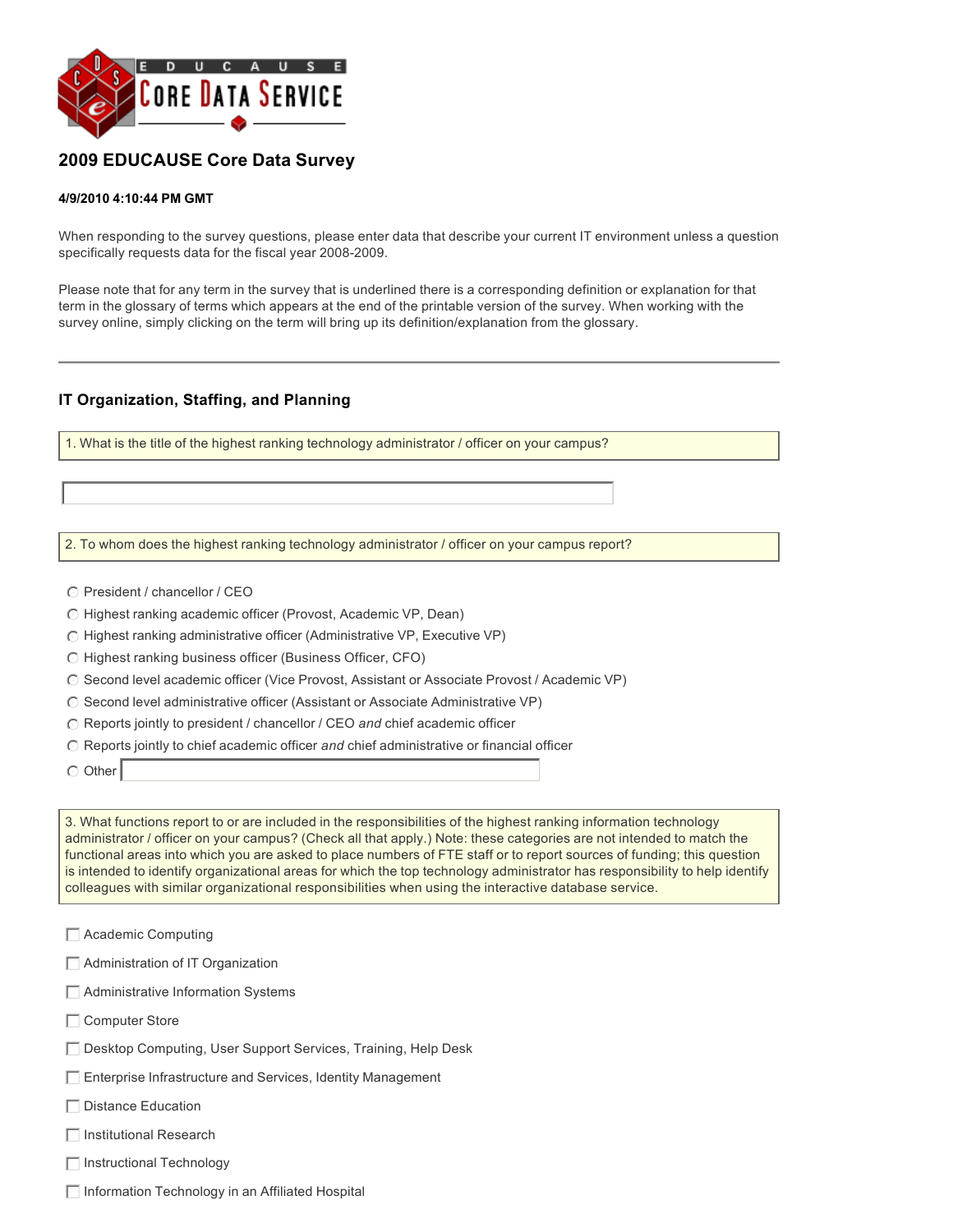|  | Information Technology Planning and Budgeting |  |  |  |
|--|-----------------------------------------------|--|--|--|
|--|-----------------------------------------------|--|--|--|

- $\Box$  Information Technology Policy
- $\Box$  Information Technology Security
- $\Box$  Library
- $\Box$  Mailroom
- $\Box$  Multimedia Services
- $\Box$  Network Infrastructure and Services
- $\Box$  Operations, Data Center
- $\Box$  Print / Copier Services
- $\Box$  Research Computing
- $\Box$  Student Computing
- $\Box$  Technology R&D, Advanced Technology
- $\Box$  Telephony
- $\Box$  Web Support Services

Other

4. Is the highest ranking information technology administrator / officer a member of your president's or chancellor's cabinet?

- $O$  Yes
- $\odot$  No

5. Please enter the number of full-time equivalent (FTE) staff (including clerical, support, and management staff) and students employed by the centralized IT organization of your campus in each of the functional areas listed below for FY 20082009. Please include parttime, temporary, and limitedterm employees in your count. Please do *not* include employees who supported a hospital or who supported IT for other campuses if your campus is part of a multicampus system or district.

If your campus has contracted with an external supplier to provide all or nearly all IT services through an outsource arrangement, please include the supplier's employees as staff for the purposes of this question and check the box below the table to report this outsourcing arrangement. If your campus has merged the library and IT organizations, please see the glossary term Library / IT Staff for directions.

If you had no employees in a functional area, enter 0. If you had less than 1 FTE in an area, use a decimal number rather than a fraction to indicate what portion of an FTE employee supported that area. NOTE that the total of the numbers that you enter in each of these columns should be equal to the total number of FTE staff and students employed by your centralized IT organization for FY 2008-2009. Please use "other" to enter the number of FTE staff and/or students who do not fit into any of the functional areas listed and describe the functions these employees support in the box provided. Please do not use the "other function" line to report that you do not have other functions or that you have 0 other staff. If you have no other functional areas and no other staff, leave the boxes for line 14 blank.

Click on or pass your cursor over the underlined functional area to see how we have defined these areas for survey reporting purposes. Even if you do not use this taxonomy on your campus, please re-distribute your FTE numbers according to these definitions to ensure comparable data comparisons across all campuses. These definitions are also found in the full glossary available by clicking on Survey Help.

| <b>Function</b>                                                                 | <b>Staff FTE</b> | <b>Student FTE</b> |
|---------------------------------------------------------------------------------|------------------|--------------------|
| 1. Administration of IT Organization, IT Planning, Technology<br>R&D            |                  |                    |
| 2. Administrative / Enterprise Information Systems                              |                  |                    |
| 3. Desktop Computing, User Support Services, Training,<br><b>Computer Store</b> |                  |                    |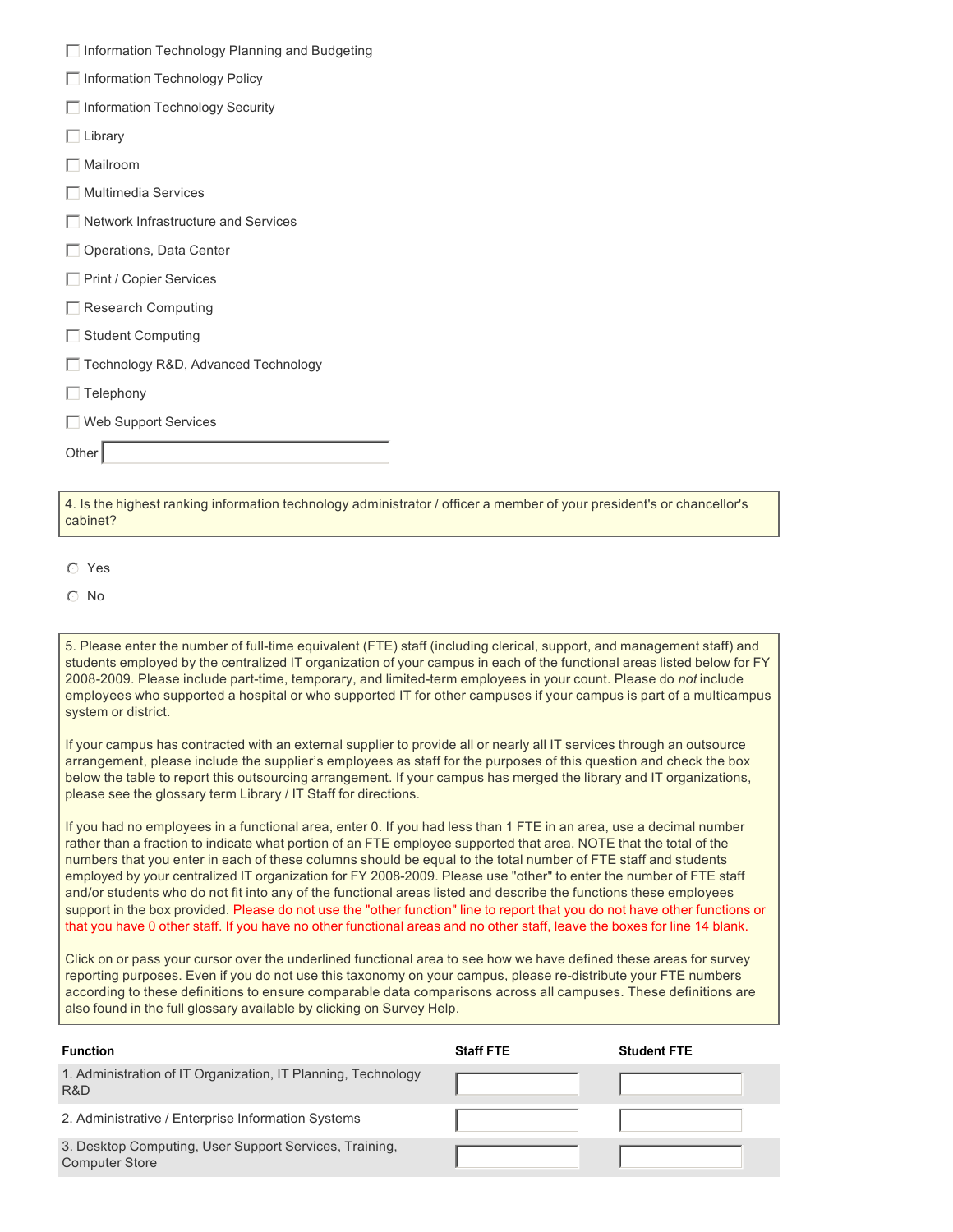| 4. Enterprise Infrastructure and Services, Identity Management                                                                                                                                                                                    |  |  |  |
|---------------------------------------------------------------------------------------------------------------------------------------------------------------------------------------------------------------------------------------------------|--|--|--|
| 5. Help Desk                                                                                                                                                                                                                                      |  |  |  |
| 6. Information Technology Policy                                                                                                                                                                                                                  |  |  |  |
| 7. Information Technology Security                                                                                                                                                                                                                |  |  |  |
| 8. Instructional Technology, Multimedia Services, Student<br>Computing                                                                                                                                                                            |  |  |  |
| 9. Network Infrastructure and Services                                                                                                                                                                                                            |  |  |  |
| 10. Operations, Data Center, Print/Copier Services, Mailroom                                                                                                                                                                                      |  |  |  |
| 11. Research Computing, Academic Computing                                                                                                                                                                                                        |  |  |  |
| 12. Telephony                                                                                                                                                                                                                                     |  |  |  |
| 13. Web Support Services                                                                                                                                                                                                                          |  |  |  |
| 14. Other Function                                                                                                                                                                                                                                |  |  |  |
| <b>Total centralized IT unit FTE:</b>                                                                                                                                                                                                             |  |  |  |
| Please check this box if all or nearly all of your IT staff were provided through an outsourcing arrangement with an<br>external supplier (other than your system or district office if your campus is part of a multicampus system or district). |  |  |  |
| $\Box$ Please check this box if your campus is part of a multicampus system or district that provided staffing support from<br>the centralized system or district office that is not reflected in the numbers you have entered above.             |  |  |  |

6. Please **estimate** the number of full-time equivalent (FTE) information technology personnel who were employed by departments or offices **outside the centralized IT organization** of your campus for FY 2008-2009 (for example, employed by administrative offices or academic departments), including part-time, temporary, and limited term employees. Your campus HR office may be able to provide this number. If no IT personnel were employed outside the centralized IT organization, enter 0. If you cannot estimate this number, please check the box below to report that.

FTE

 $\Box$  We are unable to estimate this number.

7. Does your campus have a separate salary scale for information technology professionals?

 $\circ$  Yes

 $\odot$  No

8. Does your campus use *either* a separate set of information technology (IT) job titles *or* a broadband IT classification and compensation system?

 $O$  Yes

 $\odot$  No

9. Please answer the following questions regarding strategic planning for information technology at your campus.

Does your campus strategic plan include strategies and directions for information technology?

 $\odot$  Yes

 $\odot$  No

Does your campus have a stand-alone information technology strategic plan?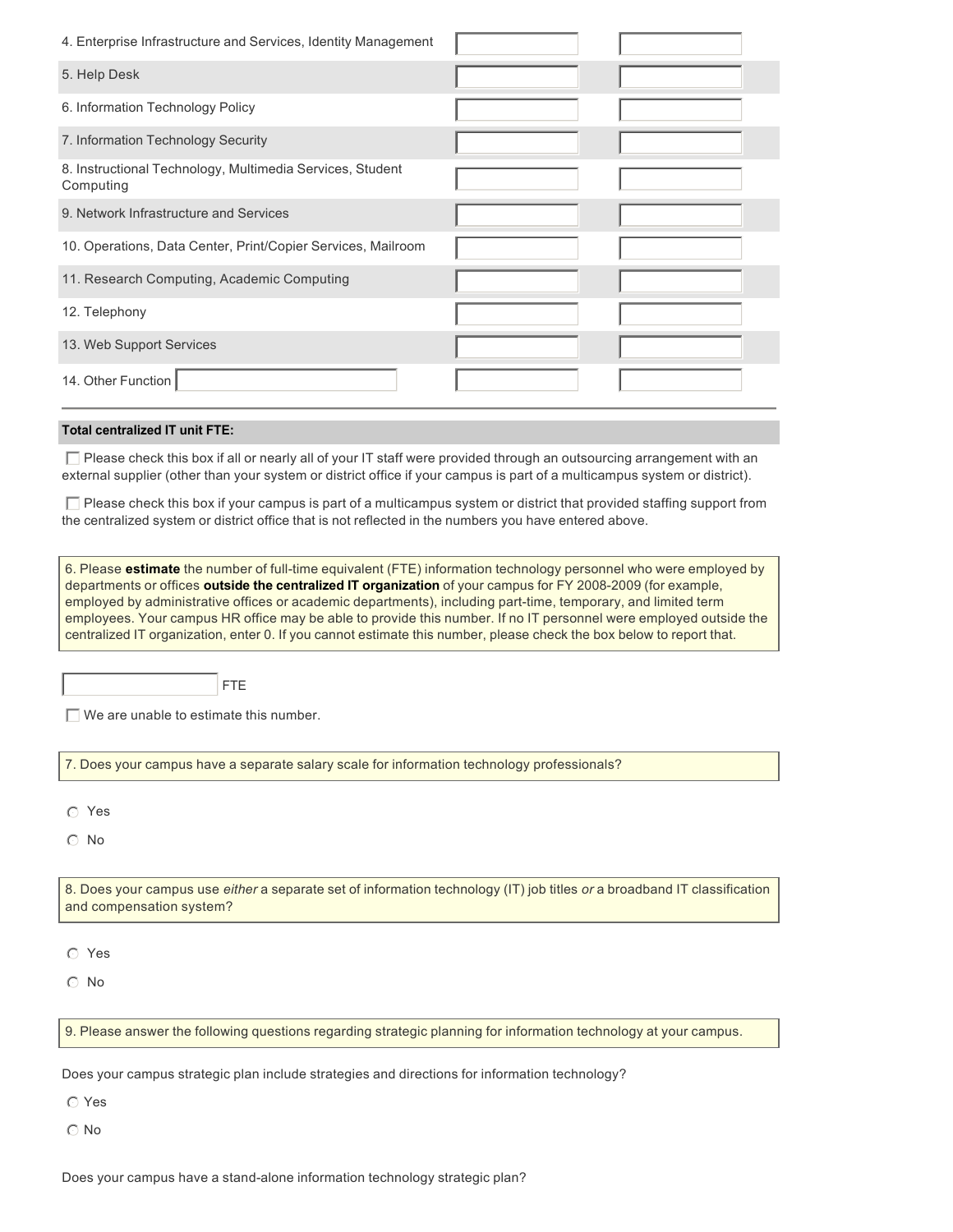$\cap$  No

| 10. Which of the following types of group(s) at your campus provide(s) advice about information technology strategies?<br>(Check all that apply.) |
|---------------------------------------------------------------------------------------------------------------------------------------------------|
| $\Box$ Trustee committee                                                                                                                          |
| $\Box$ President's cabinet / council                                                                                                              |
| $\Box$ Administrative committee                                                                                                                   |
| $\Box$ Academic committee / faculty senate                                                                                                        |
| $\Box$ Technology advisory committee                                                                                                              |
| Student committee                                                                                                                                 |
| State agency                                                                                                                                      |
| $\Box$ System or district office in multicampus system or district                                                                                |
| Other                                                                                                                                             |
| $\Box$ None of the above $\Box$ we do not have any IT advisory groups.                                                                            |
|                                                                                                                                                   |
| <b>IT Financing and Management</b>                                                                                                                |

#### 1. Please enter the dollar amounts your centralized information technology organization received in FY 2008-2009 from each of the funding categories listed.

If you had no funding in a category, enter 0. Enter the dollar amount in whole U.S. Dollars without commas or decimals, e.g., \$588,499.41 would be entered as 588499. NOTE that the total of all of the dollars entered should represent the total funding your centralized IT organization received in FY 2008-2009. Click on the underlined terms for an explanation of what these funding sources are meant to include. If you had a category of funding not listed, please describe it in the "other" category and enter the dollar amount received from that source. Please do not use the "other funding" category to report 0 other funding; if you have no other funding sources, simply leave both of the boxes on line 10 blank.

NOTE that we are asking campuses in a multicampus system or district to enter a best estimate of their share of the dollar equivalent for systems or services that were provided at no charge by the central system or district office to its campuses. We urge you to contact your system or district office for help in calculating this estimate. For examples of these calculations, click here. EDUCAUSE has contacted system and district offices to alert them that their campuses may be in touch with them for help with this data point. Note also that you should not report an amount that your campus actually paid to your system or district office for systems or services provided, as those dollars are assumed to be included in the expenditures from your centralized IT organization's operating appropriation. If, however, you have not included those dollars on line 1, you may enter them on line 8.

**Please note also that line 9 allows you to report separately the amount of compensation and/or benefits for centralized IT staff that might have been paid from an institutional budget rather than included in your centralized IT organization's operating appropriation / budget. If you enter an amount here, please be sure to also report this amount on line 1a of Section 2 Question 4 of the survey.**

| <b>Category of Funding</b>                                                                                                                                            | <b>Dollar Amount</b> |
|-----------------------------------------------------------------------------------------------------------------------------------------------------------------------|----------------------|
| 1. Operating appropriation to centralized IT organization                                                                                                             | \$                   |
| 2. Capital appropriation to the centralized IT organization<br>(other than those amortized through rates)                                                             |                      |
| 3. Appropriation to the centralized IT organization from revenue generated from student technology<br>fees (if not included above in line 1, operating appropriation) | S                    |
| 4. Revenue from sale (chargeback) of centralized services (e.g., network or phone services, computer<br>repairs) to campus departments, students, staff, and others   |                      |
| 5. Revenue from sale of centralized services (e.g., computer store sales) to entities external to the<br>campus                                                       | S                    |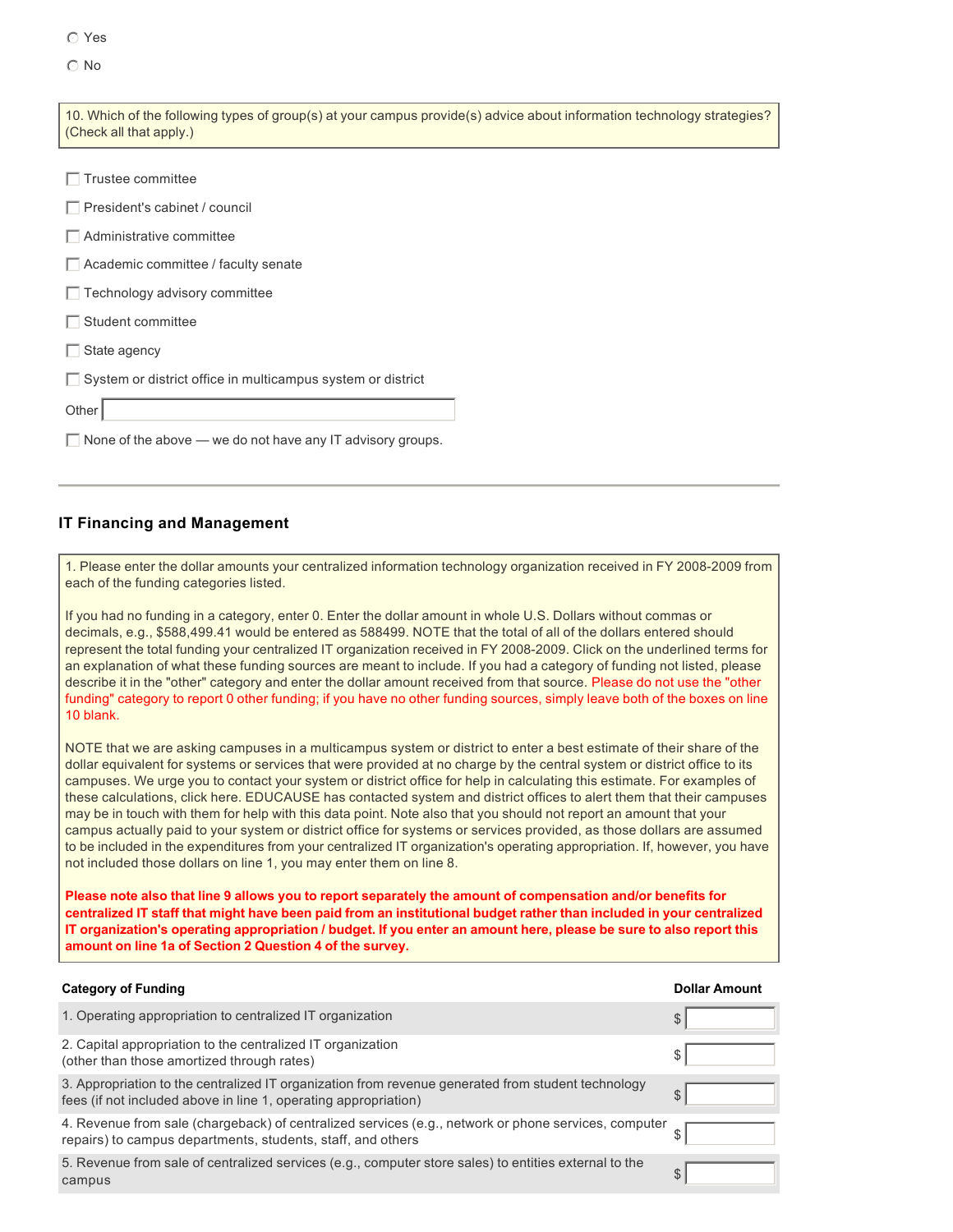| 6. Net revenue from resale of products (e.g., computer store sales) to campus departments,<br>students, staff, and others                                                                                                                                                                                  |                        |
|------------------------------------------------------------------------------------------------------------------------------------------------------------------------------------------------------------------------------------------------------------------------------------------------------------|------------------------|
| 7. Net revenue from resale of products (e.g., computer store sales) to entities external to the campus                                                                                                                                                                                                     | $\mathcal{S}$          |
| 8. If your campus is part of a multicampus system or district, enter your best estimate for your<br>campus's proportional share of the dollar equivalent for systems or services provided at the system<br>or district level for which the campus is not charged.                                          |                        |
| 9. If compensation or fringe benefits for centralized IT staff were paid from an institutional budget (that<br>is, not included in your centralized IT organization's funding or budget), please enter the amount here<br>(if you have not already accounted for this equivalent funding in line 1 above). | $\sqrt[3]{\text{S}}$ ) |
| 10. Other Funding                                                                                                                                                                                                                                                                                          |                        |

#### Total centralized IT Funding for FY 2008-2009:

2. Please **estimate** what percent of funding for each centralized IT function came from these various funding sources for FY 2008-2009.

Enter percentages as whole numbers, e.g., 70% would be entered as 70. If a function is not applicable, **leave the entire row blank**. Otherwise, please ensure that your percentages for a **functional row** add up to 100%. Click on or pass your cursor over the underlined functional area to see how we have defined each area for survey reporting purposes to ensure comparable data comparisons across all campuses. These definitions are also found in a full glossary available by clicking on Survey Help.

**NOTE that we are requesting that you estimate what percent of equivalent funding came from the system/district office for each function if your campus is part of a multicampus system that provides IT functionality at the system/district level.**

| Centralized Campus IT Function Appropriation Appropriation Student                 | <b>Operating</b><br><b>Budget</b> | from Campus from Campus Tech Fee<br>Capital<br><b>Budget</b> |               | Cost<br><b>Recovery</b><br>(Chargeback) System / | <b>Provided</b><br>at the<br><b>District</b><br>Level | Other<br><b>Sources</b> | <b>Total</b> |
|------------------------------------------------------------------------------------|-----------------------------------|--------------------------------------------------------------|---------------|--------------------------------------------------|-------------------------------------------------------|-------------------------|--------------|
| 1. Administration of IT<br>Organization, IT Planning,<br>Technology R&D            | $\frac{0}{0}$                     | $\frac{0}{0}$                                                | $\frac{0}{0}$ | $\frac{0}{0}$                                    | $\frac{0}{0}$                                         | $\%$                    |              |
| 2. Administrative / Enterprise<br><b>Information Systems</b>                       | $\frac{0}{0}$                     | $\frac{0}{0}$                                                | $\frac{0}{0}$ | $\frac{0}{0}$                                    | $\%$                                                  | $\frac{0}{0}$           |              |
| 3. Desktop Computing, User<br>Support Services, Training,<br><b>Computer Store</b> | $\%$                              | $\frac{0}{0}$                                                | $\frac{0}{0}$ | $\frac{0}{0}$                                    | $\%$                                                  | $\%$                    |              |
| 4. Enterprise Infrastructure and<br>Services, Identity Management                  | $\frac{0}{0}$                     | $\frac{0}{0}$                                                | $\frac{0}{0}$ | $\frac{0}{0}$                                    | $\%$                                                  | $\frac{0}{0}$           |              |
| 5. Help Desk                                                                       | $\%$                              | $\frac{0}{0}$                                                | $\frac{0}{0}$ | $\frac{0}{0}$                                    | $\%$                                                  | $\frac{0}{0}$           |              |
| 6. Information Technology Policy                                                   | $\%$                              | $\frac{0}{0}$                                                | $\frac{0}{0}$ | $\frac{0}{0}$                                    | $\%$                                                  | $\frac{0}{0}$           |              |
| 7. Information Technology<br>Security                                              | $\frac{0}{0}$                     | $\frac{0}{0}$                                                | $\frac{0}{0}$ | $\frac{0}{0}$                                    | $\%$                                                  | $\%$                    |              |
| 8. Instructional Technology,<br>Multimedia Services, Student<br>Computing          | $\frac{0}{0}$                     | $\frac{0}{0}$                                                | $\frac{0}{0}$ | $\%$                                             | $\%$                                                  | $\%$                    |              |
| 9. Network Infrastructure and<br><b>Services</b>                                   | $\frac{0}{0}$                     | $\frac{0}{0}$                                                | $\frac{0}{0}$ | $\frac{0}{0}$                                    | $\%$                                                  | $\%$                    |              |
| 10. Operations, Data Center,<br>Print / Copier Services, Mailroom                  | $\frac{0}{0}$                     | $\frac{0}{0}$                                                | $\frac{0}{0}$ | $\frac{0}{0}$                                    | $\%$                                                  | $\%$                    |              |
| 11. Research Computing,<br><b>Academic Computing</b>                               | $\frac{0}{0}$                     | $\frac{0}{0}$                                                | $\%$          | $\frac{0}{0}$                                    | $\%$                                                  | $\%$                    |              |
| 12. Telephony                                                                      | $\frac{0}{0}$                     | $\frac{0}{0}$                                                | $\frac{0}{0}$ | $\frac{0}{0}$                                    | $\frac{0}{0}$                                         | $\frac{0}{0}$           |              |
| 13. Web Support Services                                                           | $\frac{0}{0}$                     | $\frac{0}{0}$                                                | $\frac{0}{0}$ | $\frac{0}{0}$                                    | $\%$                                                  | $\%$                    |              |
| 14. Other Function                                                                 | $\frac{0}{0}$                     | $\frac{0}{0}$                                                | $\frac{0}{0}$ | $\%$                                             | $\%$                                                  | $\frac{0}{0}$           |              |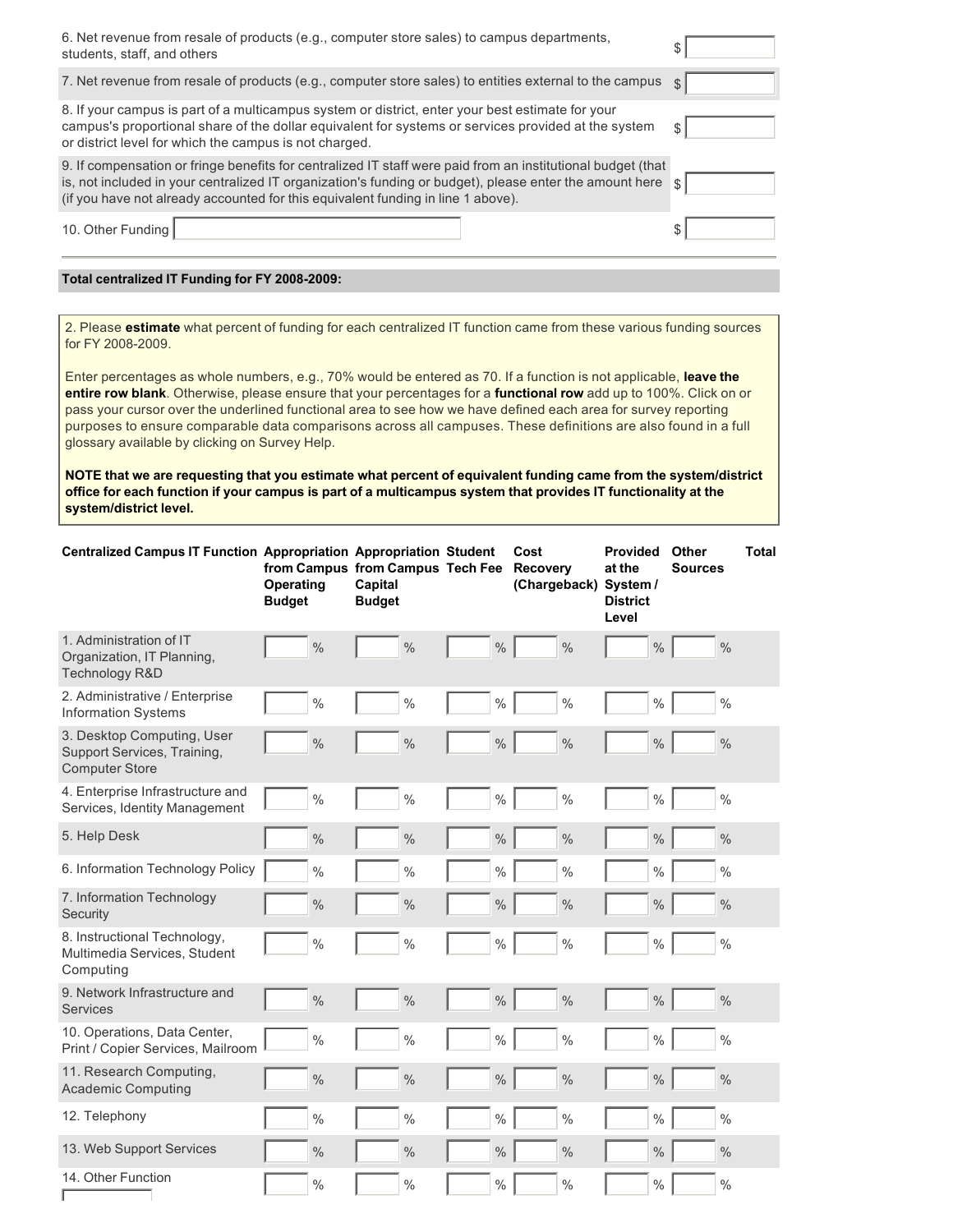3. What dollar amount, if any, does the centralized IT organization of your campus annually budget **per IT staff member** (on average) for training or professional development?

Enter the dollar amount in whole U.S. Dollars, without commas or decimals, e.g., \$1,250.78 would be entered as 1251. Enter 0 if you do not allocate funds for this purpose.

NOTE that this question does not refer specifically to the past fiscal year, but is a request for the average amount per IT staff member that is usually budgeted annually. **Please be sure that the amount you enter is per IT staff member, not your entire organizational training / professional development budget.**

4. What was the total compensation for FY 2008-2009 (including fringe benefits even if benefits were paid elsewhere on campus and not charged to the centralized IT organization) for the following categories of personnel employed by or through the centralized IT organization of your campus? If for question 5 of section 1 of this survey you counted as "staff" individuals employed through an IT service outsource arrangement, please enter compensation for those individuals in the "staff" rather than "contractors" category below. If you reported FTE student employees, there is an expectation that you will enter congruent compensation for this category. If you enter \$0 because you did not compensate your student employees from centralized IT funding, or if the compensation amount entered was subsidized by work study or other funding external to your IT organization, please check the appropriate box below the question to indicate this arrangement.

**Note the ability to report an amount for compensation and/or benefits for centralized IT staff that was paid from an institutional budget rather than from your centralized IT organization's operating appropriation / budget. Please note that if you include such an amount on line 1 it should NOT also be reported on line 1a. If you enter an amount on line 1a, please be sure that you have also reported this amount on line 9 of Section 2 Question 1 of the survey.**

Enter the dollar amount in whole U.S. Dollars, without commas or decimals, e.g., \$58,499.41 would be entered as 58499. NOTE that the total of all the numbers entered should reflect the total compensation expended for all centralized IT personnel for FY 2008-2009. If your centralized IT organization compensated personnel that did not fall into any of the categories listed, please include this information in the "other" category and enter the dollar amount of total compensation for these personnel. **Please do not use the "other" category to report \$0 for no other kinds of staff compensation;** if you had no other kind of staff compensation, simply leave both of the boxes on that line blank. Click on the underlined term for an explanation of that category of personnel.

| 1. Staff                                                                                                                                                                                                                                                  | S  |
|-----------------------------------------------------------------------------------------------------------------------------------------------------------------------------------------------------------------------------------------------------------|----|
| 1a. If staff compensation and/or fringe benefits were paid from an institutional budget rather<br>than from your centralized IT funding / budget, and you have reported those dollars on line 9 of<br>Section 2 Question 1, please enter the amount here. | \$ |
| 2. Students                                                                                                                                                                                                                                               | \$ |
| 3. Consultants                                                                                                                                                                                                                                            | S  |
| 4. Contractors                                                                                                                                                                                                                                            | \$ |
| 5. Other                                                                                                                                                                                                                                                  |    |
| Total centralized IT Personnel Compensation for FY 2008-2009:                                                                                                                                                                                             |    |

 $\Box$  Please check this box if your student employees were compensated in whole or part by Work Study or other funding that you did not report as part of your centralized IT organization's funding in Section 2, Question 1 or that you did not include in line 2 above.

 $\Box$  Please check this box if all or nearly all of your IT staff were provided through an outsourcing arrangement with an external supplier (other than your system or district office if your campus is part of a multicampus system or district).

5. Please enter your best estimate of the total spent on salaries (including benefits) for FY 2008-2009 for IT personnel who are employed in departments or offices **outside the centralized IT organization** of your campus (for example, employed by administrative offices or academic departments), including part-time and limited-term employees.

Enter the dollar amount in whole U.S. Dollars, without commas or decimals. Your campus HR office may be able to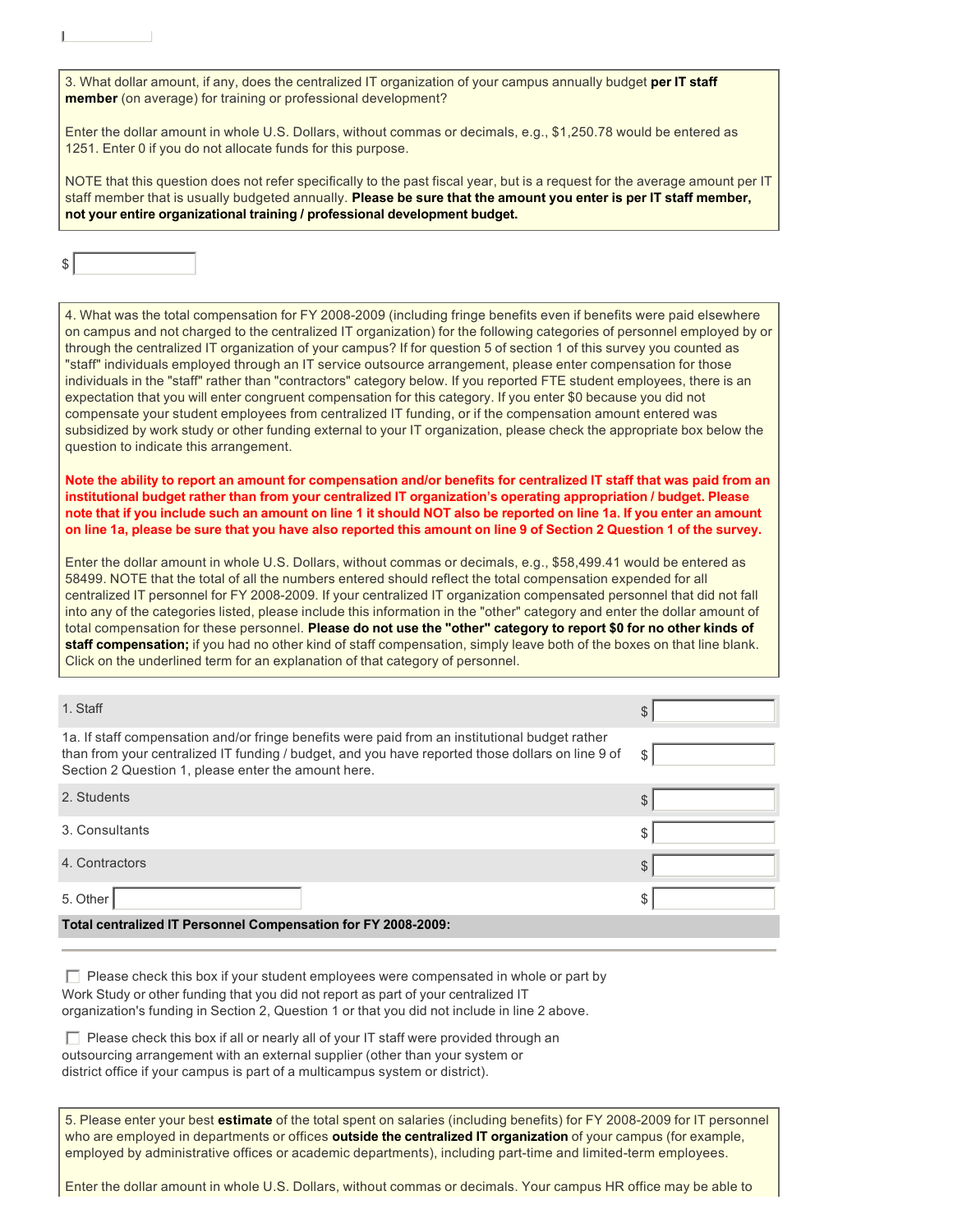| provide this figure. If no IT personnel were employed outside the centralized IT organization, enter 0. If you cannot<br>estimate this amount, please check the box to indicate that.                                                           |
|-------------------------------------------------------------------------------------------------------------------------------------------------------------------------------------------------------------------------------------------------|
|                                                                                                                                                                                                                                                 |
|                                                                                                                                                                                                                                                 |
| We cannot estimate this amount.                                                                                                                                                                                                                 |
|                                                                                                                                                                                                                                                 |
| 6. Please enter your best estimate of the total spent in FY 2008-2009 on information technology (other than salaries<br>and benefits) in departments or offices outside the centralized IT organization of your campus.                         |
|                                                                                                                                                                                                                                                 |
| These expenditures would include hardware, software, licenses, and so forth, that is, non-personnel expenditures.                                                                                                                               |
| The operative phrase here is "best estimate." We do not expect this figure to be an exact calculation of actual dollars                                                                                                                         |
| spent. Enter the estimated dollar amount in whole U.S. Dollars without commas or decimals. If your campus had no IT<br>expenditures (other than salaries and benefits) outside the centralized IT organization, enter 0. If you cannot estimate |
| this amount, please check the box to indicate that.                                                                                                                                                                                             |
|                                                                                                                                                                                                                                                 |

 $\Box$  We cannot reasonably estimate this amount.

7. In FY 2008-2009, did your campus charge a general student technology fee, that is, a fee designated wholly for IT that was levied on all students, regardless of major or school (as opposed to specific, individual technology fees that might have been charged based on academic major or other criteria)?

 $O$  Yes

 $s$ 

 $\odot$  No

#### **If you answered yes to the question above, please answer the following four questions...**

On what basis was the fee charged and what was the amount of the fee per FTE student? (Select only one and enter the amount in U.S. dollars. NOTE that decimals **are** permitted here.)

| <b>Basis for charge:</b>         | <b>Amount of fee:</b> |
|----------------------------------|-----------------------|
| ◯ Flat fee per year              | \$                    |
| $\circ$ Flat fee per semester    | \$                    |
| ◯ Flat fee per quarter           | \$                    |
| $\odot$ Flat fee per credit hour | \$                    |
| $\odot$ Percentage of tuition    | $\frac{0}{0}$         |
| Other<br>⊙                       |                       |

What were the total dollars generated by this fee? (Enter amount in whole U.S. dollars without commas or decimals.)

Who determined how these dollars were spent? (Check all that apply)

 $\Box$  Students

 $\Box$  IT administration

 $\Box$  Campus committee

 $\Box$  Senior administration

 $\Box$  State agency

 $\Box$  System or district office in a multicampus system or district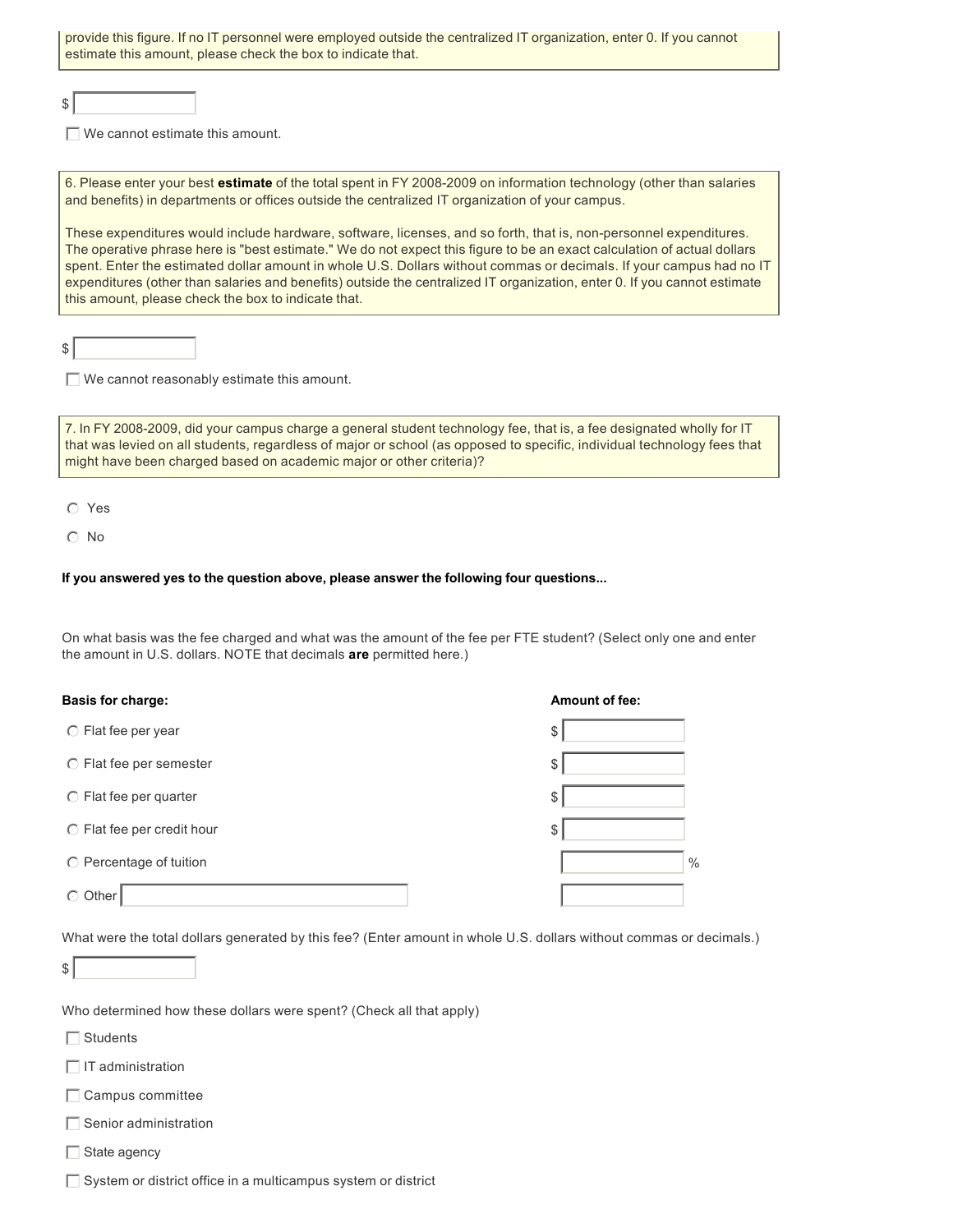$\Box$  Funds are earmarked or restricted by policy

**Other** 

8. Do students pay a separate fee for residence-hall network connections at your campus?

 $\odot$  No

- $\odot$  There are no residence-hall network connections
- $\odot$  There are no residence halls

9. **Estimate** how many computers your campus owns or leases. (Enter a whole number.)

computers

10. What is the planned replacement cycle for the computers owned or leased by your campus?

- $\odot$  Less than every three years
- $\odot$  Three years
- $\odot$  Between three and four years
- $\odot$  Four years
- $\odot$  More than every four years
- $\odot$  We have different replacement cycles for different types of computers.
- $\odot$  We have no formal replacement plan.

11. What percent of the computers owned or leased by your campus are on a replacement cycle for which dollars are funded in the budget? (Enter percentages as whole numbers, e.g., 70% would be entered as 70.)

12. What percent of the computers owned or leased by your campus were replaced in FY 2008-2009? (Enter percentages as whole numbers, e.g., 70% would be entered as 70. NOTE that replacement refers to replacing with new computers rather than repurposing machines.)

 $\frac{0}{0}$ 

13. Regardless of how your campus network is financed, does the current funding model include renewal of the capital plant including wiring, electronics, and so forth?

 $O$  Yes

 $\odot$  No

14. Please indicate which of the following internal information technology services are covered by written service level agreements between the centralized IT organization and departments. (Check all that apply.)

 $\Box$  Academic and/or research support

 $\Box$  Administrative / enterprise information systems support

 $\Box$  Computer and network security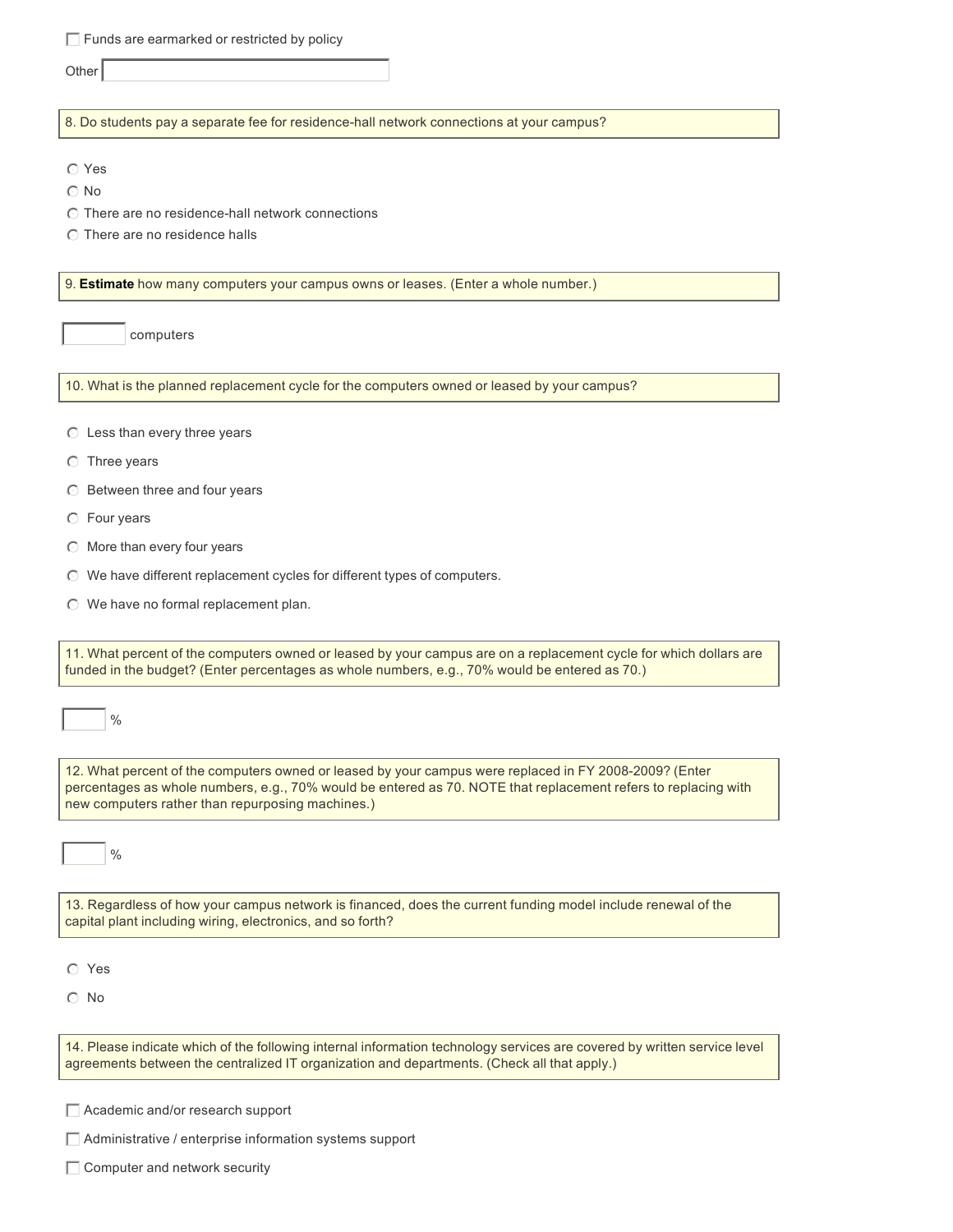- $\Box$  Data center services
- $\Box$  Desktop services / user support services / help desk
- $\Box$  Instructional technology support
- $\Box$  Multimedia services
- $\Box$  Network services
- $\Box$  Print services
- $\Box$  Telephone services
- $\Box$  Training
- $\Box$  Web support services

Other

 $\Box$  None of the above — we have no written service level agreements.

15. Please indicate which if any of the following are run either partially or entirely by an external supplier (that is, a nonaffiliated entity such as a vendor or other organization) with whom your campus has contracted through an outsource or ASP arrangement. (NOTE that if your campus is part of a multicampus system or district, the district or system office should not be considered an external supplier.)

- $\Box$  Administrative system(s) transaction systems operation (e.g., payroll, grants, admissions, etc.)
- $\Box$  Administrative systems  $-$  application development
- $\Box$  Administrative systems  $-$  project management for implementations
- $\Box$  All or nearly all centralized IT staff and services
- $\Box$  CIO / top IT administrator
- $\Box$  Computer and network security
- $\Box$  Computer operations
- $\Box$  Data center
- $\Box$  Desktop computer installation, maintenance, and/or repair services
- $\Box$  Distance education
- $\Box$  Help desk
- $\Box$  Instructional / course management system
- $\Box$  Multimedia services
- $\Box$  Network services on campus
- $\Box$  Portal
- $\Box$  Print services
- $\Box$  Remote access to network services
- $\Box$  Resnet (student residential networks)
- $\Box$  Telephone services
- $\Box$  User support services
- $\Box$  Web development and/or hosting

Other

 $\Box$  None of the above — we do not outsource or use ASPs.

16. Enter in the box below the total number of *headcount employees* (including faculty) that your campus last reported to IPEDS. Your Institutional Research Office should be able to provide you with this number.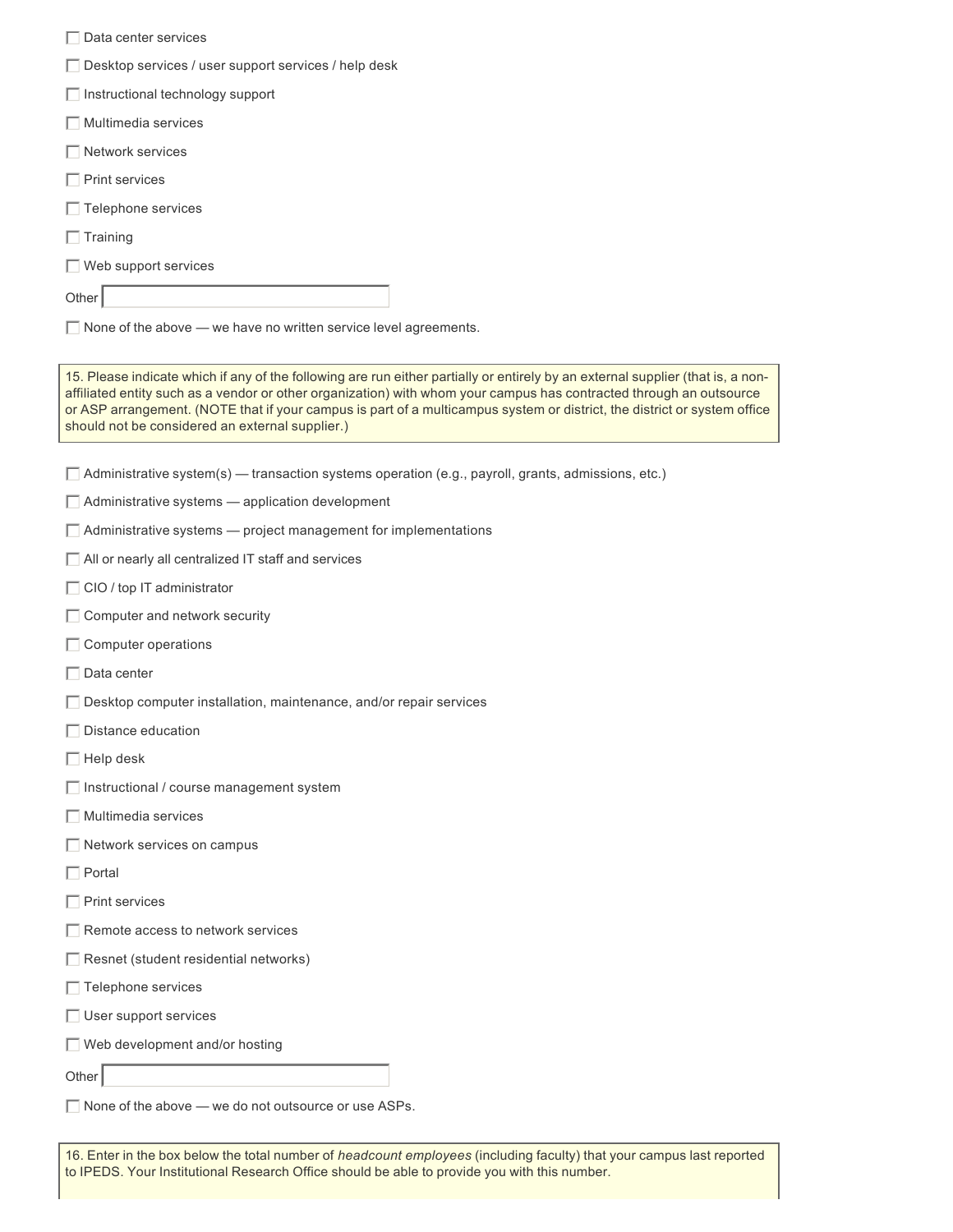NOTE that this question is included in the EDUCAUSE Core Data Service survey by an agreement with the leaders of the COSTS Project, whose survey was merged with the CDS survey in 2006. Any campus that has participated in the COSTS Project and any campus that is a member of the Consortium of Liberal Arts Colleges (CLAC) will need to complete this question in order for benchmarks that have been available through the COSTS Project to continue to be available through the CDS interactive database service.

This question is optional for other survey respondents, so you may elect not to provide this information. If that is the case, please check the box below to indicate this. **NOTE** that if you do provide this number, your data will be included in the related benchmark ratios in the CDS interactive database service.

 $\Box$  We have elected not to provide this number.

17. Enter in the box below *total campus expenses* (not including financial aid expenses) last reported to IPEDS. Enter a whole number, without commas or decimals, in U.S. dollars. This number comes from the audited financial statement for your institution and should be available from your campus business office.

NOTE that this question is included in the EDUCAUSE Core Data Service survey by an agreement with the leaders of the COSTS Project, whose survey was merged with the CDS survey in 2006. Any campus that has participated in the COSTS Project and any campus that is a member of the Consortium of Liberal Arts Colleges (CLAC) will need to complete this question in order for benchmarks that have been available through the COSTS Project to continue to be available through the CDS interactive database service.

This question is optional for other survey respondents, so you may elect not to provide this information. If that is the case, please check the box below to indicate this. **NOTE** that if you do provide this number, your data will be included in the related benchmark ratios in the CDS interactive database service.

 $s$ 

 $\Box$  We have elected not to provide this number.

If you have elected to provide total campus expenses (net financial aid) in the box above, please check below which accounting standards are followed by your campus. Again, your business office should be able to provide this information.

 $\odot$  GASB (Governmental Accounting Standards Board)

 $\odot$  FASB (Financial Accounting Standards Board)

#### **Faculty and Student Computing**

1. How many hours a week does the public help desk service provided by your centralized IT organization operate during the academic year? (Enter a whole number, e.g., 24 x 7 support would be entered as 168, 24 x 5 support would be entered as 120, and so forth. NOTE that this number cannot exceed 168.)



 $\Box$  We do not have a public help desk.

2. **Estimate** what percent of undergraduate students at your institution use their own personal computers on campus. (NOTE that this includes students using computers they already owned before enrolling that they brought with them or using computers that your campus has provided or leased to them or required them to purchase after enrollment. **If your campus does not have resident students, please do not include computers that students use at home for which your staff are not responsible for support.** Enter the percentage as a whole number, e.g., 70% would be entered as 70.)

 $\frac{0}{0}$ 

3. Check the one statement below that best describes the student computer policy of your campus.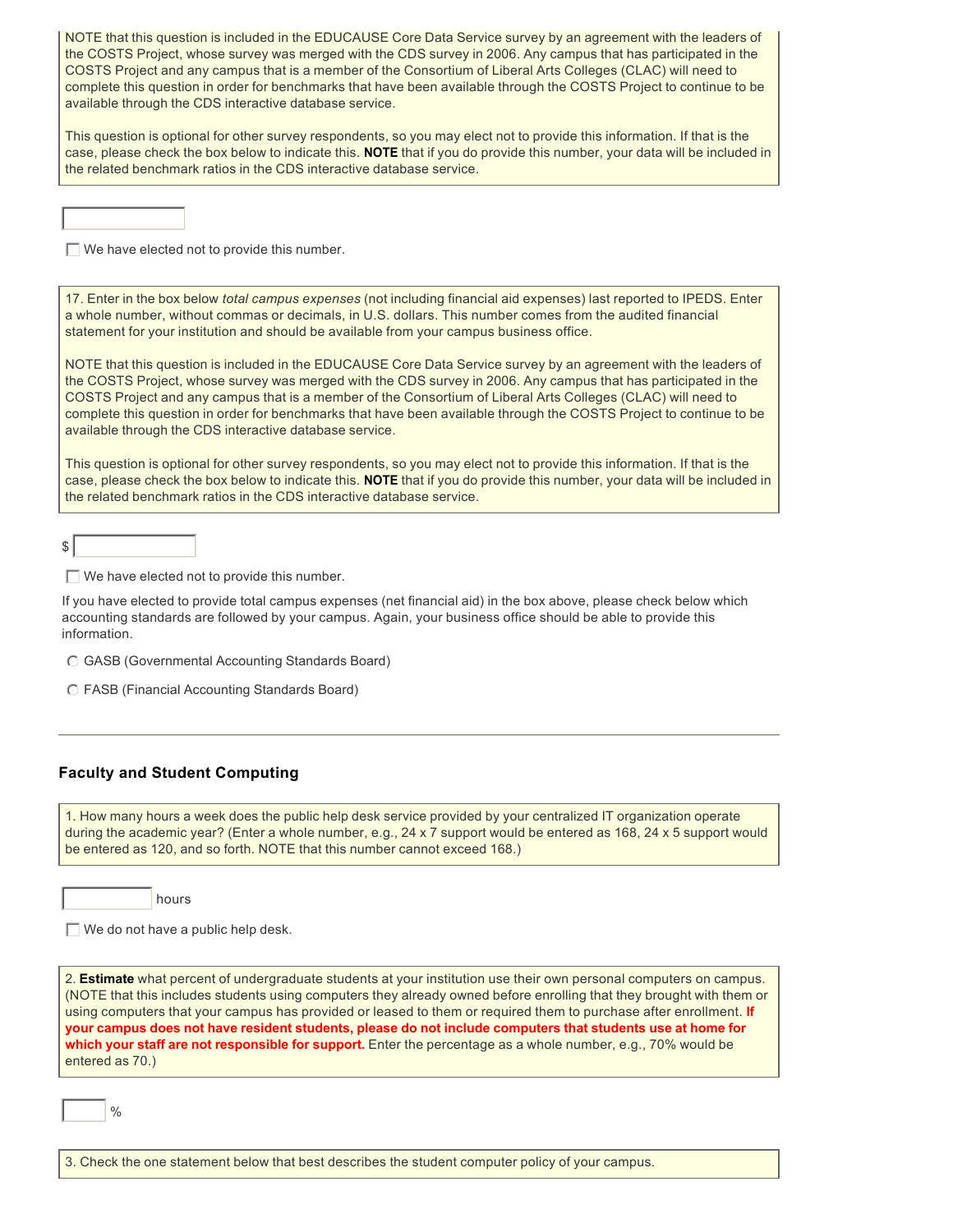- $\bigcirc$  All students are provided a personal computer.
- $\bigcap$  Students in general are required to purchase/lease a personal computer.
- $\bigcirc$  Students in some departments or majors are required to purchase/lease a personal computer.
- $\cap$  Personal computer purchase/lease is recommended but not required for all students.
- $\odot$ Personal computer purchase/lease is recommended but not required for students in some departments or majors.
- $\cap$  There are no requirements or recommendations regarding personal computer purchase or lease.
- $\circ$  Other

4. Does your campus offer high-speed network connections to students in residence halls?

 $\odot$  Yes

- $\odot$  No
- $\odot$  There are no residence halls

#### **If you answered yes to the question above, please answer the following two questions...**

Which is the most prevalent speed offered?

- $\odot$  10 mbps
- $\odot$  10-11 mbps
- $\odot$  10/100 mbps
- $\odot$  100 mbps
- $\odot$  > 100 mbps

What is the most prevalent technology? (Select only one.)

- $\odot$  Ethernet
- $\odot$  Cable Modem
- $\odot$  DSL
- $\odot$  Wireless

 $\odot$  Other

5. Please select the statement below that best describes your campus with regard to providing students a campusnegotiated service to access online music and/or movie services.

 $\odot$  We are already offering such a service.

- $\odot$  We are planning to offer such a service.
- $\odot$  We are considering offering such a service.
- $\odot$  We have no plans to offer such a service.

6. Does your campus issue an e-mail account to each student for the purpose of receiving official communications?

 $O$  Yes

 $\odot$  No

7. Because students arrive with e-mail addresses of their own, some campuses have stopped providing universal student e-mail. Please select the one statement below that best describes your practice.

- $\odot$  We have never offered universal student e-mail.
- $\odot$  We offer universal student e-mail and have no plans to discontinue this service.
- $\odot$  We offer universal student e-mail but are seriously considering discontinuing this service.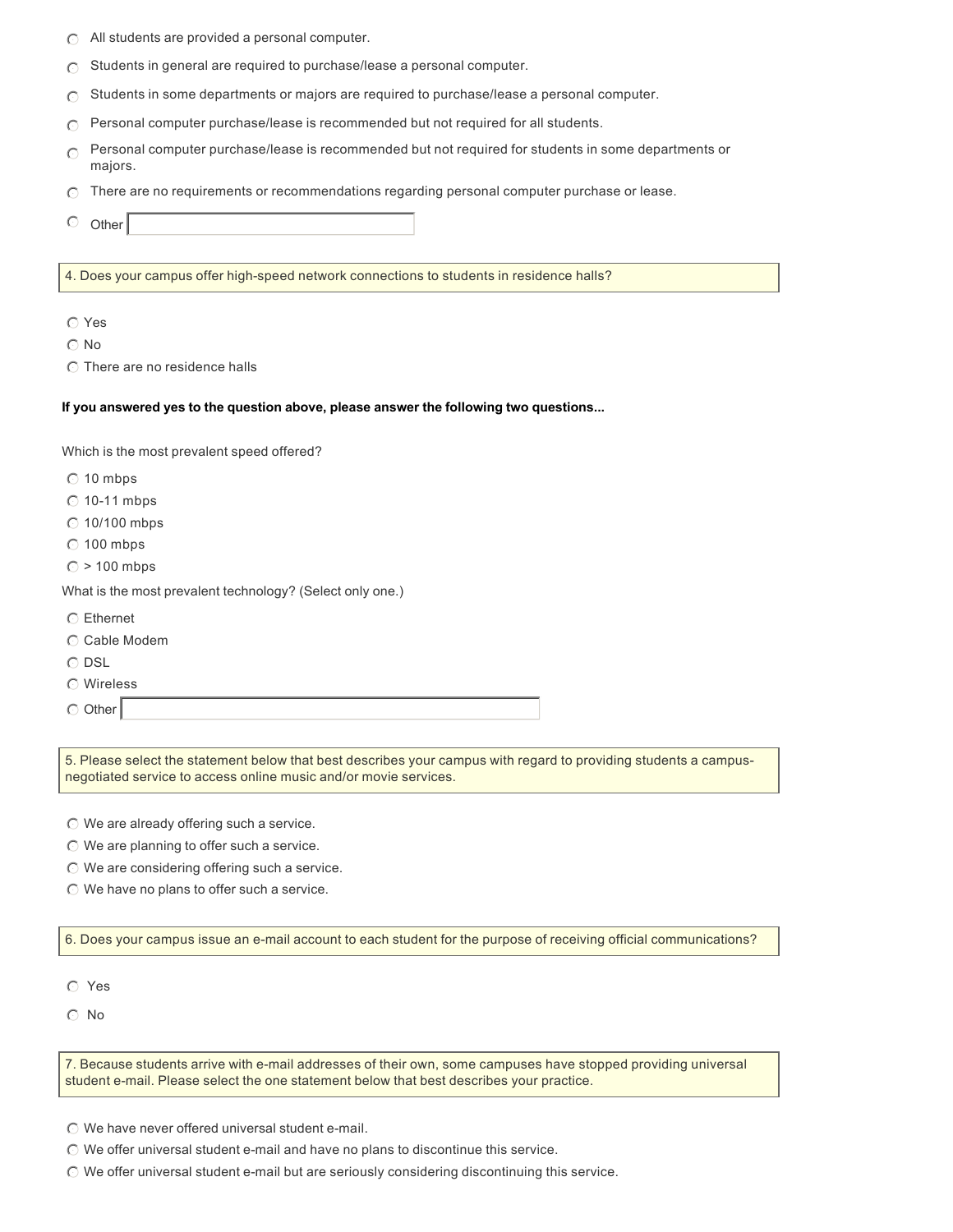$\mathbb O$  We have already stopped offering universal student e-mail.

|         | 8. Please check all the statements below that describe your campus' support for faculty in the use of technology in<br>teaching and learning.                                                                                                                                                                                                                                                                                                                                                                                                                                                                                                                                                                                                                                                                                                                                                                                                                                       |
|---------|-------------------------------------------------------------------------------------------------------------------------------------------------------------------------------------------------------------------------------------------------------------------------------------------------------------------------------------------------------------------------------------------------------------------------------------------------------------------------------------------------------------------------------------------------------------------------------------------------------------------------------------------------------------------------------------------------------------------------------------------------------------------------------------------------------------------------------------------------------------------------------------------------------------------------------------------------------------------------------------|
|         | We have a designated instructional technology center available to all campus faculty.                                                                                                                                                                                                                                                                                                                                                                                                                                                                                                                                                                                                                                                                                                                                                                                                                                                                                               |
|         | Our campus faculty teaching / excellence center works closely with IT and has a strong emphasis on technology.                                                                                                                                                                                                                                                                                                                                                                                                                                                                                                                                                                                                                                                                                                                                                                                                                                                                      |
|         | We have instructional designers available to work with instructional technologists to help faculty develop courses<br>that use technology.                                                                                                                                                                                                                                                                                                                                                                                                                                                                                                                                                                                                                                                                                                                                                                                                                                          |
|         | We employ instructional technologists who are discipline specialists to work in academic departments.                                                                                                                                                                                                                                                                                                                                                                                                                                                                                                                                                                                                                                                                                                                                                                                                                                                                               |
|         | We provide student technology assistants who help faculty use technology.                                                                                                                                                                                                                                                                                                                                                                                                                                                                                                                                                                                                                                                                                                                                                                                                                                                                                                           |
|         | We offer intensive support for faculty who are heavy users of technology in teaching.                                                                                                                                                                                                                                                                                                                                                                                                                                                                                                                                                                                                                                                                                                                                                                                                                                                                                               |
|         | We offer faculty training in scheduled seminars.                                                                                                                                                                                                                                                                                                                                                                                                                                                                                                                                                                                                                                                                                                                                                                                                                                                                                                                                    |
|         | We offer faculty training upon request.                                                                                                                                                                                                                                                                                                                                                                                                                                                                                                                                                                                                                                                                                                                                                                                                                                                                                                                                             |
| П       | We offer activities and opportunities for faculty who use technology in innovative ways to share their experiences<br>(e.g., technology fairs, brown bags, etc.).                                                                                                                                                                                                                                                                                                                                                                                                                                                                                                                                                                                                                                                                                                                                                                                                                   |
| П       | We offer special grants or awards to faculty to support innovative use of technology in teaching and learning.                                                                                                                                                                                                                                                                                                                                                                                                                                                                                                                                                                                                                                                                                                                                                                                                                                                                      |
| Other   |                                                                                                                                                                                                                                                                                                                                                                                                                                                                                                                                                                                                                                                                                                                                                                                                                                                                                                                                                                                     |
|         | $\%$                                                                                                                                                                                                                                                                                                                                                                                                                                                                                                                                                                                                                                                                                                                                                                                                                                                                                                                                                                                |
|         | 9. Please check the one statement that most accurately describes your campus's practice regarding course<br>management systems.                                                                                                                                                                                                                                                                                                                                                                                                                                                                                                                                                                                                                                                                                                                                                                                                                                                     |
| source. | $\odot$ We have not deployed a course management system and do not plan to.<br>$\odot$ We are planning to deploy one or more course management systems.<br>O We are currently reviewing options, considering deploying a course management system or changing our current<br>course management system approach.<br>$\odot$ We support a single commercial-product course management system.<br>© We support more than one commercial-product course management system.<br>$\odot$ We support a single homegrown course management system.<br>© We support more than one homegrown course management system.<br>$\odot$ We support a single open source course management system or a commercial product based on open source.<br>O We support more than one open source course management system or commercial product based on open<br>O We employ a hybrid approach (support a combination of homegrown, open source, and/or commercial course<br>management systems).<br>◯ Other |
|         | If you checked that you currently support one or more course management systems, please select the statement<br>that most accurately describes faculty use of the system(s) at your campus:                                                                                                                                                                                                                                                                                                                                                                                                                                                                                                                                                                                                                                                                                                                                                                                         |
|         | $\odot$ Our course management system(s) is (are) ubiquitous, employed for all or nearly all courses.<br>$\odot$ Our course management system(s) is (are) used selectively by faculty.                                                                                                                                                                                                                                                                                                                                                                                                                                                                                                                                                                                                                                                                                                                                                                                               |

10. Please indicate the status at your campus of the following learning technologies or practices, whether at the campus or individual departmental level.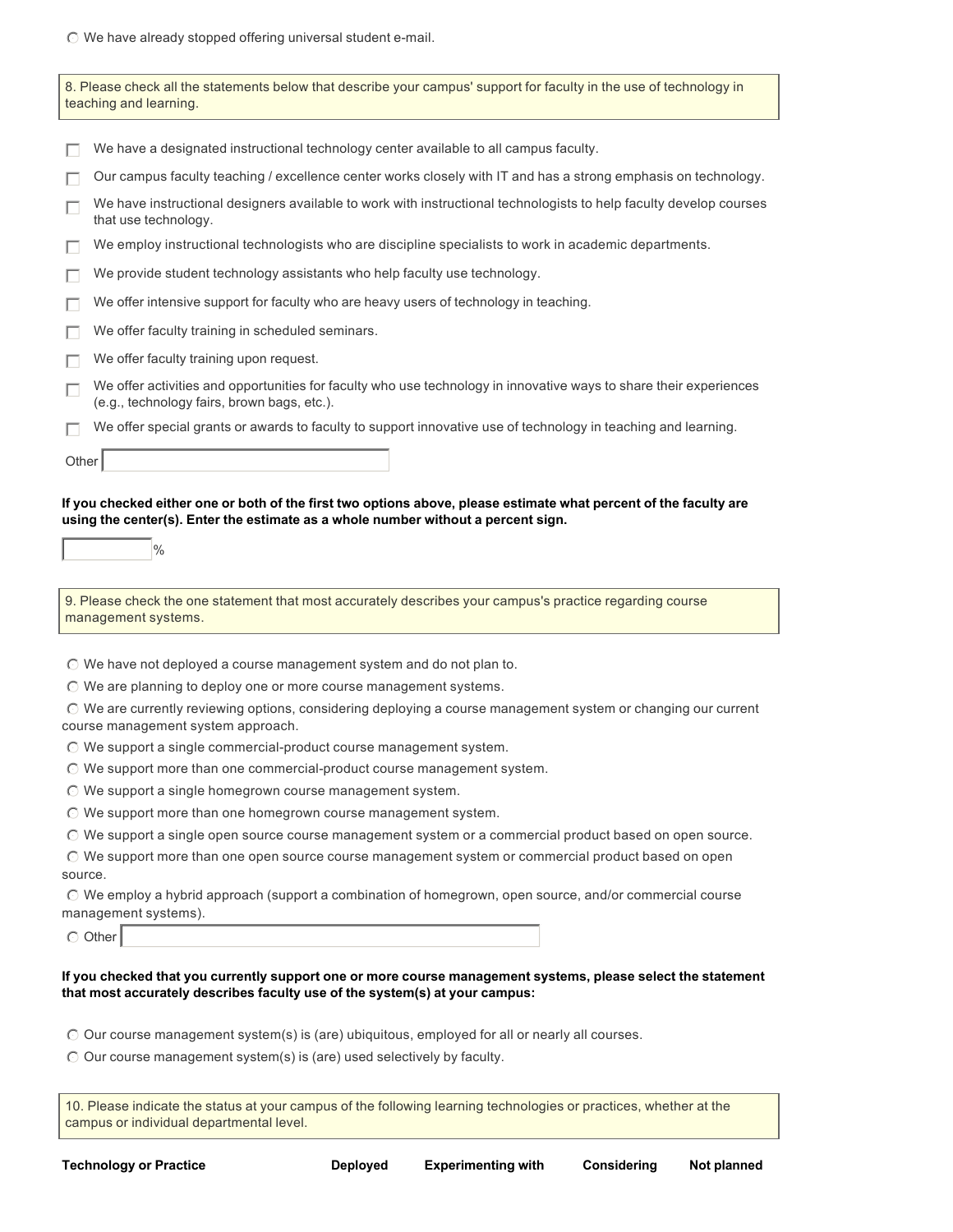| <b>Blogs</b>                     | $\bigcap$ | ⊙          | $\odot$    | O          |
|----------------------------------|-----------|------------|------------|------------|
| E-learning                       | ∩         | ∩          | $\bigcirc$ | $\bigcirc$ |
| E-portfolios                     | $\bigcap$ | $\bigcirc$ | $\odot$    | $\bigcirc$ |
| Hybrid courses                   | ∩         | ∩          | $\bigcirc$ | ∩          |
| Information literacy requirement | $\subset$ | $\bigcap$  | $\bigcap$  | $\bigcirc$ |
| Interactive learning             | $\bigcap$ | ∩          | $\bigcirc$ | ∩          |
| Learning objects                 | $\subset$ | $\bigcap$  | $\bigcap$  | $\bigcap$  |
| Wikis                            | $\subset$ | ∩          | ∩          | ∩          |

11. Please indicate the percent of campus classrooms that are centrally scheduled that are permanently equipped with the technologies listed. (Enter percentages as whole numbers, e.g., 70% would be entered as 70. If a technology is not applicable, enter 0.)

| Wired Internet connections              | $\frac{0}{0}$ |
|-----------------------------------------|---------------|
| Wireless Internet connectivity          | $\frac{0}{0}$ |
| <b>LCD</b> projectors                   | $\frac{0}{0}$ |
| Computers                               | $\frac{0}{0}$ |
| <b>Televisions</b>                      | $\frac{0}{0}$ |
| Smart boards                            | $\frac{0}{0}$ |
| Document projectors / systems / cameras | $\frac{0}{0}$ |
| Clickers (personal response systems)    | $\frac{0}{0}$ |
| Other technology                        | $\frac{0}{0}$ |
|                                         |               |

#### **Networking and Security**

1. What is the total bandwidth available (capacity in megabits, e.g., a T1 would be entered as 1.5) from your campus? (If no bandwidth, enter 0.)

...to the commodity internet

Mbps (megabits per second)

...to high-performance networks such as Abilene

Mbps (megabits per second)

| 2. Please check all statements that apply regarding tracking or shaping bandwidth utilization on your campus Internet<br>connection. |
|--------------------------------------------------------------------------------------------------------------------------------------|
|                                                                                                                                      |
| $\Box$ We do not track or shape bandwidth utilization.                                                                               |
| $\Box$ We track utilization.                                                                                                         |
| $\Box$ We shape by time of day.                                                                                                      |
| $\Box$ We shape by location on campus (for example, residence halls).                                                                |
| $\Box$ We shape by type of traffic (e.g., P2P file sharing).                                                                         |

 $\Box$  We shape by direction (inbound versus outbound).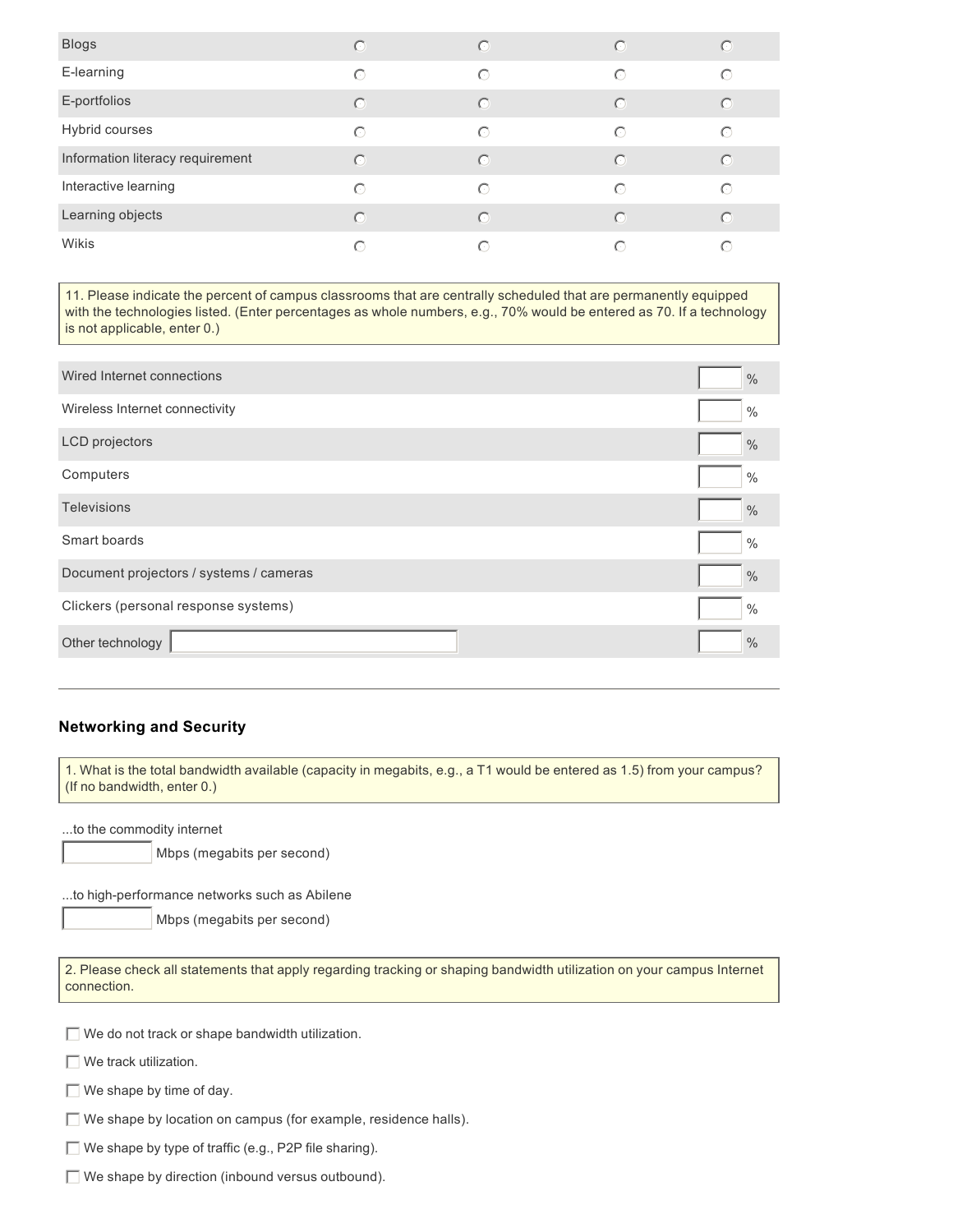**Other** 

3. Please check the way(s) in which remote access is provided at your institution for the following campus constituents. (Check all that apply. If you have no modem pool lines, leave the "Total Number of Lines" box empty and check "Not Provided.")

|                                            | <b>Total Number of</b><br>Lines | For<br><b>Faculty</b> | <b>For</b><br><b>Students</b> | For<br><b>Staff</b> | <b>For</b><br><b>Alumni</b> | <b>Not</b><br><b>Provided</b> |
|--------------------------------------------|---------------------------------|-----------------------|-------------------------------|---------------------|-----------------------------|-------------------------------|
| Modem pool                                 |                                 |                       |                               | ш                   | П                           |                               |
| Outsourced modem pool                      |                                 | L.                    | U                             | ш                   | ш                           |                               |
| Institutionally arranged discount with ISP |                                 |                       | H                             | H.                  | п                           |                               |
| Subsidized ISP accounts                    |                                 |                       |                               | ш                   | $\mathbb{R}^n$              |                               |
| State academic network                     |                                 |                       |                               | П                   | п                           |                               |
| Virtual Private Network (VPN)              |                                 |                       |                               | ш                   | г                           |                               |
| Regional academic network                  |                                 |                       |                               |                     | г                           |                               |
| Other                                      |                                 |                       |                               | U                   |                             |                               |

4. Please indicate the percentage of the following areas that have wireless access at your campus.

| Area                            | <b>Not</b><br>Applicable | 0%      |         | 1-25% 26-50% | 51-75%  | 76-100%    |                  |
|---------------------------------|--------------------------|---------|---------|--------------|---------|------------|------------------|
| Classrooms                      | $\odot$                  | $\odot$ | $\odot$ | $\circ$      | $\circ$ | $\odot$    |                  |
| Public Labs                     | $\odot$                  | $\circ$ | $\circ$ | $\circ$      | $\odot$ | $\odot$    |                  |
| Library                         | $\odot$                  | $\odot$ | $\odot$ | $\odot$      | $\odot$ | $\odot$    |                  |
| Residence Halls                 | $\odot$                  | $\odot$ | $\odot$ | $\odot$      | $\odot$ | $\odot$    |                  |
| <b>Student Union</b>            | $\odot$                  | $\odot$ | $\odot$ | $\odot$      | $\odot$ | $\odot$    |                  |
| <b>Research Facilities</b>      | $\bigcirc$               | $\odot$ | $\odot$ | $\odot$      | $\odot$ | $\odot$    |                  |
| <b>Administration Buildings</b> | $\odot$                  | $\odot$ | $\odot$ | $\odot$      | $\odot$ | $\odot$    |                  |
| Open Spaces                     | $\odot$                  | $\odot$ | $\odot$ | $\odot$      | $\odot$ | $\odot$    |                  |
| <b>Other Area</b>               | $\odot$                  | $\odot$ | $\odot$ | $\odot$      | $\odot$ | $\bigcirc$ | <b>Clear Row</b> |

5. From how many campus sites (not counting individual desktops) can an interactive videoconference be initiated? (NOTE that this question relates to designated sites that are set up with permanent equipment for conducting interactive videoconferencing. Enter a whole number. If you have no such sites, enter 0.)

sites

6. **Estimate** the percentage of personal computers owned or leased by your campus that can deploy videoconferencing from the desktop. Enter the percentage as a whole number, e.g., 20% would be entered as 20. If you have no desktop computers with this capability, enter 0.

 $\frac{0}{0}$ 

7. Please indicate the status at your campus of the following technologies, whether campuswide or in individual departments.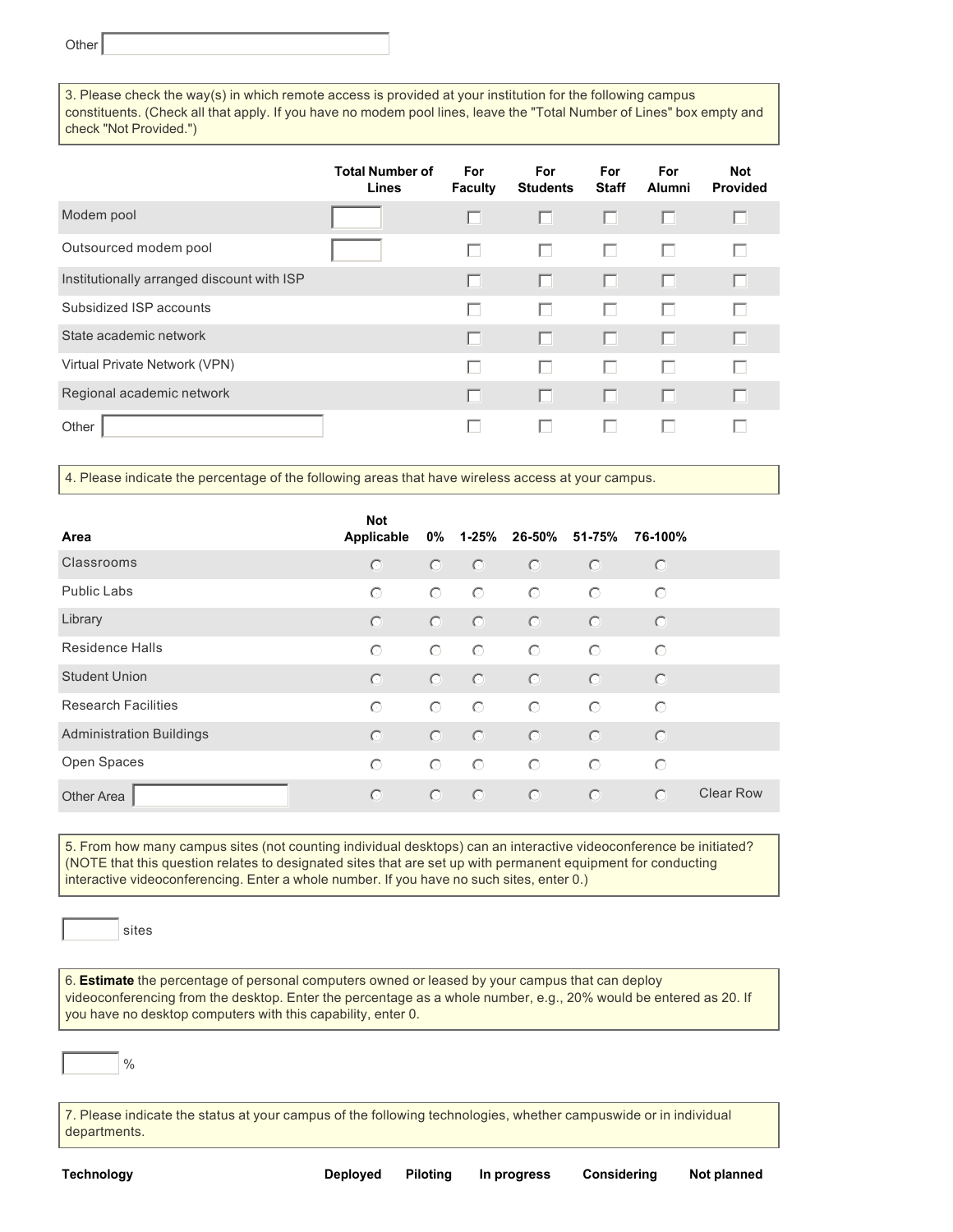| Antispam tools                 | $\bigcirc$ | $\circ$    | $\odot$    | $\odot$ | $\odot$    |
|--------------------------------|------------|------------|------------|---------|------------|
| Antispyware software           | $\odot$    | $\odot$    | $\bigcirc$ | $\odot$ | $\bigcirc$ |
| Antivirus software             | $\odot$    | $\circ$    | $\odot$    | $\odot$ | $\odot$    |
| <b>IPTV</b>                    | $\odot$    | $\odot$    | $\bigcirc$ | $\odot$ | $\bigcirc$ |
| Personal firewall software     | $\odot$    | $\odot$    | $\odot$    | $\odot$ | $\odot$    |
| Video over IP                  | $\odot$    | $\bigcirc$ | $\odot$    | $\odot$ | $\bigcirc$ |
| Voice over IP                  | $\bigcirc$ | $\circ$    | $\odot$    | $\odot$ | $\odot$    |
| <b>Web Services</b>            | $\odot$    | $\bigcirc$ | $\odot$    | $\odot$ | $\bigcirc$ |
| Wireless security technologies | $\bigcirc$ | $\odot$    | $\bigcirc$ | $\odot$ | $\bigcirc$ |
| Emergency notification system  | $\bigcirc$ | $\bigcirc$ | ∩          | $\odot$ | ∩          |

8. Please indicate the status at your campus of the following identity management technologies.

| <b>Technology</b>         | Deployed   | <b>Piloting</b> | In progress | Considering | Not planned |
|---------------------------|------------|-----------------|-------------|-------------|-------------|
| <b>Biometrics</b>         | $\odot$    | $\odot$         | $\odot$     | $\odot$     | $\odot$     |
| Electronic signatures     | $\bigcirc$ | $\bigcirc$      | $\bigcirc$  | $\odot$     | $\bigcirc$  |
| Enterprise directory      | $\bigcirc$ | $\odot$         | $\odot$     | $\odot$     | $\odot$     |
| <b>PKI</b>                | $\bigcirc$ | $\bigcirc$      | $\bigcirc$  | $\odot$     | $\bigcap$   |
| Smart cards               | $\bigcirc$ | $\odot$         | $\bigcirc$  | $\bigcirc$  | $\bigcirc$  |
| <b>Tokens</b>             | $\bigcirc$ | $\odot$         | $\odot$     | $\odot$     | $\bigcap$   |
| Two-factor authentication | $\bigcirc$ | $\odot$         | $\odot$     | $\bigcap$   | $\bigcap$   |

9. Please check the statement that most accurately describes the status of end-user authentication for network (wired and wireless) access on your campus.

 $\odot$  We currently require end-user authentication for all network access.

 $\odot$  We are in the process of implementing an end-user authentication requirement for all network access.

 $\odot$  We are planning to require end-user authentication for all network access.

 $\odot$  We are considering an end-user authentication requirement for all network access.

 $\odot$  We have no plans for requiring end-user authentication for all network access.

 $\circ$  Other

10. Please check all of the following that apply at your campus regarding firewalls.

My campus has:

 $\Box$  a firewall at our external Internet connection

- $\Box$  firewalls around certain high-security servers or networks
- $\Box$  firewalls deployed by or on behalf of individual departments

 $\Box$  a site license for a personal firewall product

- $\Box$  a plan in place to implement one or more firewalls
- $\Box$  no firewalls
- Other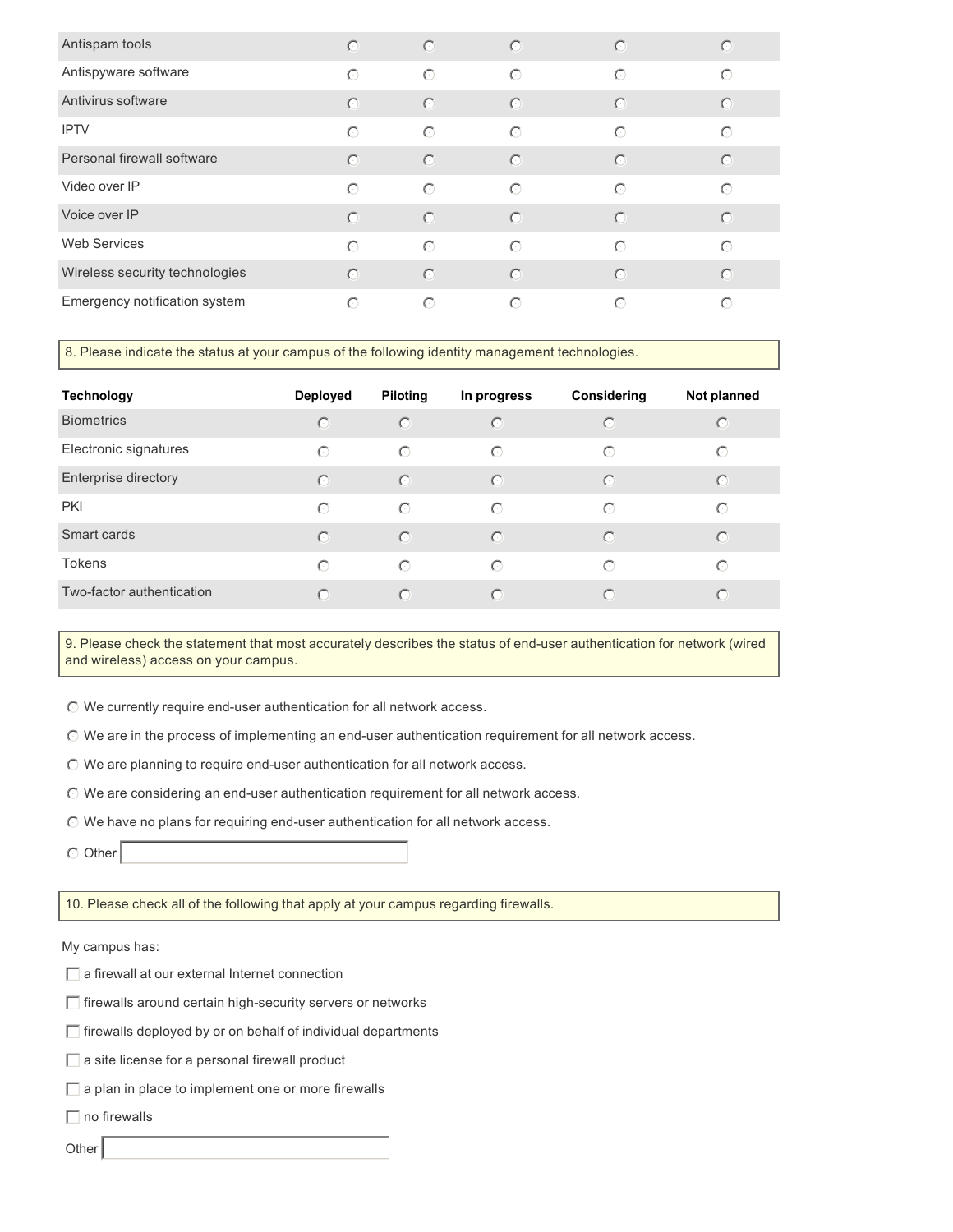| 11. Please check all of the following that apply at your campus regarding security-related practices.                        |  |  |  |  |  |
|------------------------------------------------------------------------------------------------------------------------------|--|--|--|--|--|
|                                                                                                                              |  |  |  |  |  |
| We require all of our critical systems to be expeditiously patched or updated.                                               |  |  |  |  |  |
| We require campus-owned or -leased computers to be expeditiously patched or updated.                                         |  |  |  |  |  |
| We require all personally owned computers to be expeditiously patched or updated.                                            |  |  |  |  |  |
| We conduct proactive scans to detect known security exposures in our critical systems.                                       |  |  |  |  |  |
| We conduct proactive scans to detect known security exposures in all campus owned computers connected to our<br>network.     |  |  |  |  |  |
| We conduct proactive scans to detect known security exposures in all personally owned computers connected to<br>our network. |  |  |  |  |  |
| Our security system includes an intrusion detection system.                                                                  |  |  |  |  |  |
| Other                                                                                                                        |  |  |  |  |  |
|                                                                                                                              |  |  |  |  |  |
| 12. Has your campus undertaken an IT security risk assessment?                                                               |  |  |  |  |  |
|                                                                                                                              |  |  |  |  |  |
| ⊙ Yes                                                                                                                        |  |  |  |  |  |

 $\odot$  No

#### **Information Systems**

1. Please complete the following grid regarding the major information systems at your campus.

For campuses within multicampus systems or districts, if an information system is or soon will be provided at the system or district level, please enter the information requested for your campus but also check "provided at system or district level" for that system. If you have not implemented or do not plan to implement a specified system, please check "Not Applicable" for that system and do not check any other boxes for that system. If your campus (or system/district office on behalf of your campus) plans to implement a system in the next three years, check the box for that option. If the system is or will be a commercial product, please enter the name(s) of the vendor(s) and product(s); if open source, please enter "open source" and the product name(s); if developed in house, please enter "homegrown." NOTE that you cannot enter a year in the future for the "year implemented." If the system is in the process of being implemented, enter the year in which the implementation was begun.

| <b>System</b>        | <b>Not</b><br>Applicable | Year<br>Implemented<br>(yyyy) | <b>Enter Vendor and Product</b><br>Name, Open Source and<br><b>Product Name, and/or</b><br>"Homegrown" | Will<br>Implement or<br>Replace in the<br><b>Next 3 Years</b> | <b>Provided at</b><br>System/<br><b>District</b><br>Level |
|----------------------|--------------------------|-------------------------------|--------------------------------------------------------------------------------------------------------|---------------------------------------------------------------|-----------------------------------------------------------|
| <b>Student</b>       | n                        |                               |                                                                                                        | г                                                             | г                                                         |
| Financial            | H                        |                               |                                                                                                        | ш                                                             | П                                                         |
| HR.                  | П                        |                               |                                                                                                        |                                                               | г                                                         |
| Development          | г                        |                               |                                                                                                        |                                                               | П                                                         |
| Library              | г                        |                               |                                                                                                        | ш                                                             | г                                                         |
| Course<br>Management | H                        |                               |                                                                                                        | ш                                                             | г                                                         |
| Grants<br>Management | ш                        |                               |                                                                                                        |                                                               | П                                                         |

2. Check the strategies below that your campus (or system or district office if information systems are provided at that level) employs for implementing or converting information systems. (Check all that apply.)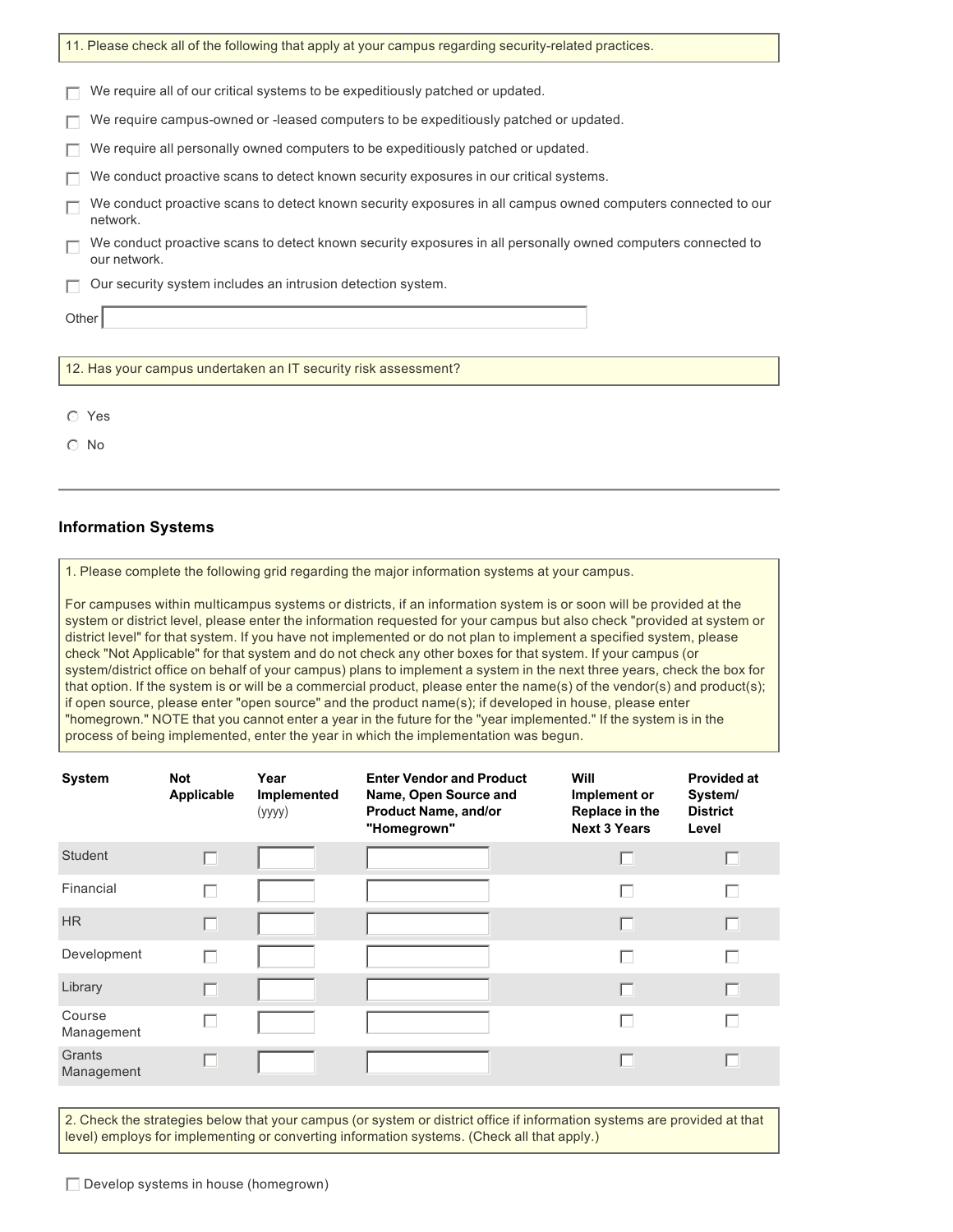| $\Box$ Purchase a commercial product without customization<br>$\Box$ Purchase a commercial product with customization<br>$\Box$ Use an open source product, with or without customization<br>$\Box$ Buy best-of-breed applications<br>$\Box$ Buy a package of integrated systems<br>$\Box$ Enhance legacy systems and provide Web interfaces<br>$\Box$ Outsource administrative systems<br>Other<br>3. Do you modify commercial or open source products that you implement?<br>◯ Yes<br>$\odot$ No<br>If you answered yes, please indicate the usual extent of modification. (Check all that apply.)<br>$\Box$ Underlying code |
|--------------------------------------------------------------------------------------------------------------------------------------------------------------------------------------------------------------------------------------------------------------------------------------------------------------------------------------------------------------------------------------------------------------------------------------------------------------------------------------------------------------------------------------------------------------------------------------------------------------------------------|
|                                                                                                                                                                                                                                                                                                                                                                                                                                                                                                                                                                                                                                |
|                                                                                                                                                                                                                                                                                                                                                                                                                                                                                                                                                                                                                                |
|                                                                                                                                                                                                                                                                                                                                                                                                                                                                                                                                                                                                                                |
|                                                                                                                                                                                                                                                                                                                                                                                                                                                                                                                                                                                                                                |
|                                                                                                                                                                                                                                                                                                                                                                                                                                                                                                                                                                                                                                |
|                                                                                                                                                                                                                                                                                                                                                                                                                                                                                                                                                                                                                                |
|                                                                                                                                                                                                                                                                                                                                                                                                                                                                                                                                                                                                                                |
|                                                                                                                                                                                                                                                                                                                                                                                                                                                                                                                                                                                                                                |
|                                                                                                                                                                                                                                                                                                                                                                                                                                                                                                                                                                                                                                |
|                                                                                                                                                                                                                                                                                                                                                                                                                                                                                                                                                                                                                                |
|                                                                                                                                                                                                                                                                                                                                                                                                                                                                                                                                                                                                                                |
|                                                                                                                                                                                                                                                                                                                                                                                                                                                                                                                                                                                                                                |
|                                                                                                                                                                                                                                                                                                                                                                                                                                                                                                                                                                                                                                |
|                                                                                                                                                                                                                                                                                                                                                                                                                                                                                                                                                                                                                                |
|                                                                                                                                                                                                                                                                                                                                                                                                                                                                                                                                                                                                                                |
|                                                                                                                                                                                                                                                                                                                                                                                                                                                                                                                                                                                                                                |
| $\Box$ Configuration                                                                                                                                                                                                                                                                                                                                                                                                                                                                                                                                                                                                           |
| $\Box$ External modules                                                                                                                                                                                                                                                                                                                                                                                                                                                                                                                                                                                                        |
| Other                                                                                                                                                                                                                                                                                                                                                                                                                                                                                                                                                                                                                          |
|                                                                                                                                                                                                                                                                                                                                                                                                                                                                                                                                                                                                                                |
| 4. Please check the appropriate statement for your campus (or system or district office if systems are provided at that<br>level) regarding enterprise resource planning (ERP) systems.                                                                                                                                                                                                                                                                                                                                                                                                                                        |
|                                                                                                                                                                                                                                                                                                                                                                                                                                                                                                                                                                                                                                |
|                                                                                                                                                                                                                                                                                                                                                                                                                                                                                                                                                                                                                                |
| ◯ We have no plans for an ERP implementation.<br>$\odot$ We are considering an ERP implementation.                                                                                                                                                                                                                                                                                                                                                                                                                                                                                                                             |
| © We are in the RFP stage of an ERP implementation.                                                                                                                                                                                                                                                                                                                                                                                                                                                                                                                                                                            |
| $\odot$ We have an ERP implementation in process.                                                                                                                                                                                                                                                                                                                                                                                                                                                                                                                                                                              |
| ◯ We have completed an ERP implementation or completed the segments we have chosen to implement.                                                                                                                                                                                                                                                                                                                                                                                                                                                                                                                               |
| If you selected one of the last three choices above                                                                                                                                                                                                                                                                                                                                                                                                                                                                                                                                                                            |

|                                | % of Total Cost |
|--------------------------------|-----------------|
| Software and software licenses | $\frac{0}{0}$   |
| Software maintenance           | $\frac{0}{0}$   |
| Training                       | $\frac{0}{0}$   |
| In-house staff costs           | $\frac{0}{0}$   |
| <b>Consulting fees</b>         | $\frac{0}{0}$   |
| Hardware                       | $\frac{0}{0}$   |
| Other                          | $\frac{0}{0}$   |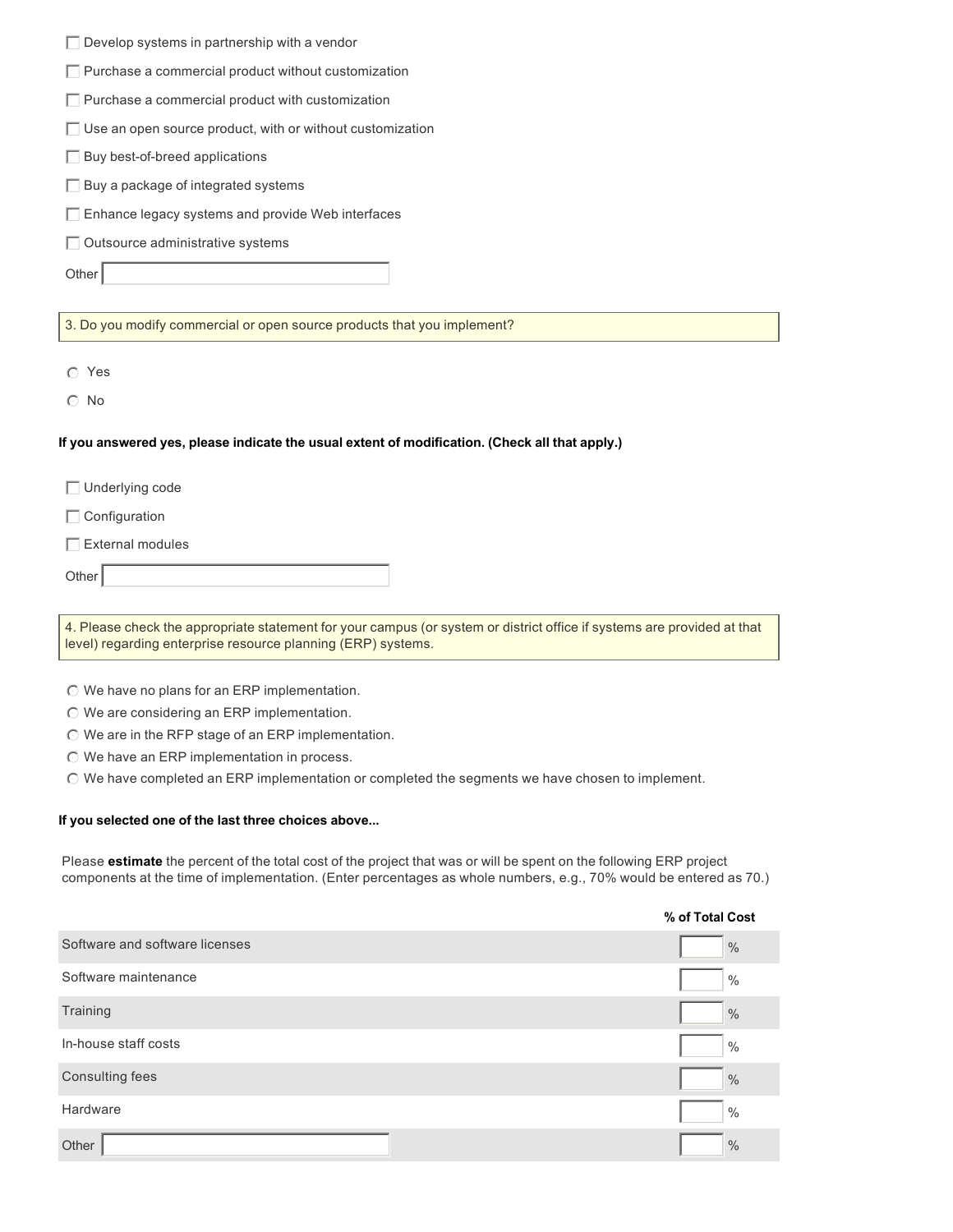5. Please check the one statement that is most appropriate regarding a Web portal at your campus (or system or district office if this functionality is provided at that level).

- $\odot$  We have implemented a Web portal.
- $\odot$  We are in the process of implementing a Web portal.
- $\odot$  We are planning to implement a Web portal.
- $\odot$  We have no plans to implement a Web portal.

#### **If you selected one of the first three choices above, please answer the following five questions...**

Our portal is or will be:

- $\odot$  developed in-house
- $\bigcirc$  a commercial product
- $\odot$  an open source product
- $\odot$  Other

Is your portal (or will your portal be) customizable by the individual user?

- $\odot$  Yes
- $\odot$  No

Is your portal (or will your portal be) customized for target audiences?

- $\circ$  Yes
- $\odot$  No

For what audience is your portal (or will your portal be) customized? (Check all that apply.)

|  |  | for current students |
|--|--|----------------------|
|--|--|----------------------|

- $\Box$  for prospective students
- $\Box$  for faculty
- $\Box$  for staff
- $\Box$  for the external community

 $\Box$  for alumni

**Other** 

Is your portal (or will your portal be) integrated with campus administrative systems?

 $\odot$  No

#### **GLOSSARY of terms used in this survey**

#### **Administration of IT Organization, IT Planning, Technology R&D**

For the purposes of our survey, please include the following in this area if applicable:

- **.** Financial planning and management for IT
- **Campus IT planning**
- $\blacksquare$  IT communications and publications
- Human resource management for the IT organization
- **•** Facilities management for the IT organization
- Advanced technology, technology R&D
- Staff who support these functions (administrative and clerical)
- CIO or CTO position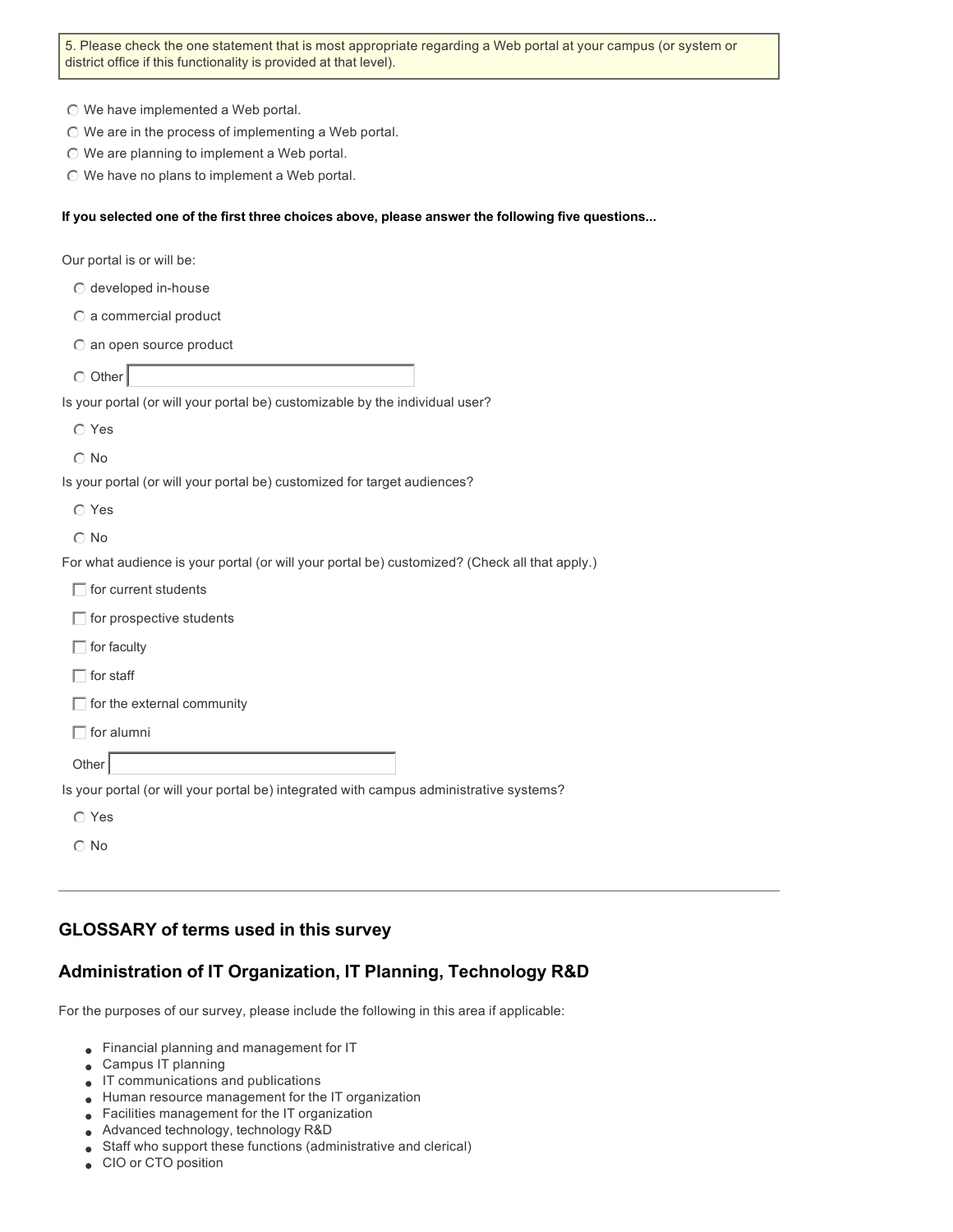# **Administrative / Enterprise Information Systems**

Administrative / enterprise information systems include legacy administrative systems or enterprise resource planning (ERP) systems such as student administration (admissions, financial aid, registration, etc.), financial information systems, procurement systems, human resource systems, payroll, research administration (grants and contracts), and library systems (if supported by the IT organization). For the purpose of our survey, please include the following in this area if applicable:

- **.** Development and implementation of these systems
- Maintenance of these systems
- Training of users of these systems
- Programming support related to these systems
- $\bullet$  Database / data administration
- $\bullet$  Hardware, software, staff, and other infrastructure needed to support these systems

#### **Biometrics**

In computer security, biometrics refers to authentication techniques that rely on measurable physical characteristics that can be automatically checked. Examples include retinal scans, computer analysis of fingerprints or speech, or other physiological means of user identification for security purposes.

# **Blogs**

Refers to Web logs that are analogous to personal online diaries in which individuals share their observations and opinions.

# **Broadband**

In the human resources context, broadband refers to an approach to job classification and pay structure that is broader and flatter than traditional systems, characterized by wider salary ranges and fewer job titles and vertical levels.

# **Calculating the Estimate of Dollar Equivalent for Systems and Services**

There is no one formula for calculating the dollar equivalent of systems and services provided at no direct charge to its campuses by the central office in a multicampus system or district. One simple, straightforward methodology might be to estimate the system or district office's total cost in providing system-wide or district-wide IT systems and services, then allocate an estimated cost for each campus in the system or district based on campus FTE or other means of estimating usage. EDUCAUSE has set up a Web site providing examples from system offices that worked with their campuses to provide estimates for the core data survey. See **http://net.educause.edu/coredata/s2q1\_calculation.asp**.

# **Capital Appropriation**

Refers to appropriation to the central IT organization from the campus capital budget to fund major purchases and implementations such as networks, ERP systems, and buildings. Do not include capital appropriations amortized through rates; an example of a capital appropriation amortized through rates would be funds derived from taking out a loan or drawing on the institution's endowment for an initiative such as a major network enhancement or a phone switch. Such special funds require payback and are usually repaid through a fee structure.

# **Computers**

Refers to all devices that have the basic functionality of a microcomputer (e.g., desktops, laptops, servers). It does not refer to Palm devices or personal digital assistants.

# **Consultants**

Refers to individuals or a firm that advises or consults with the institution about information technology plans or directions, either in general or with regard to a specific technology implementation or project.

# **Contractors**

Refers to employees with whom the institution contracts to provide IT infrastructure and/or specific IT services that might otherwise be delivered by inhouse IT staff. For the purposes of our survey, consultants are not to be included in the "contractors" category. If your campus outsources all or nearly all IT services and the outsourcer provides staff on site, please count these employees as staff as opposed to contractors.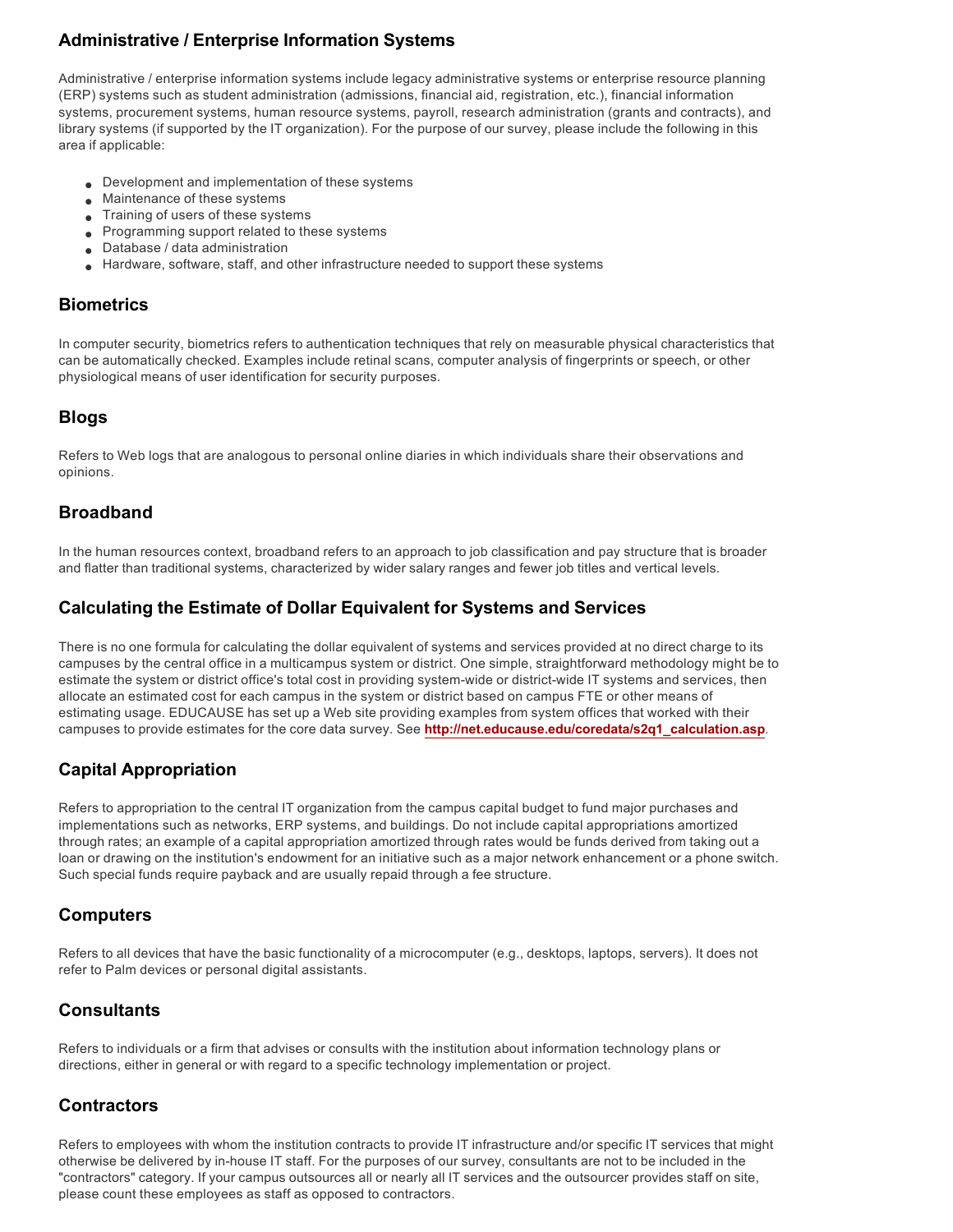# **Desktop Computing, User Support Services, Training, Computer Store**

For the purposes of our survey, please include the following in this area if applicable:

- **Desktop computer technical analysis and consulting staff**
- **.** Computer resale activities and staff
- $\bullet$  Computer installation, maintenance, and repair
- $\bullet$  Technicians and technical support for desktop computing
- $\bullet$  Computer repair staff
- $\bullet$  Support for knowledge bases, self-help tools
- **e** General user training and education and related staff
- User documentation and general informational publications and related staff
- <sup>l</sup> Infrastructure support for departmental IT support providers
- **Jean** User support staff (other than help desk staff)
- $\bullet$  Reference desk and staff (if you wish to distribute library/IT staff in a merged organization)
- Hardware and software to support desktop computing

# **E-Portfolios**

An e-portfolio is a digitized collection of artifacts used to document accomplishments of an individual or institution. The collection may contain text-based, graphic, or multimedia elements archived on a Web site or on other electronic media such as a CD-ROM or DVD. E-portfolios can be used as a tool in student advising, to document learning outcomes and institutional quality for accreditation, or to demonstrate accomplishments for career searches.

# **Elearning**

Refers to learning content or interaction that is facilitated electronically, such as delivery of digital content or use of threaded online discussion.

#### **ERP**

Refers to an integrated suite of administrative information systems designed to support and automate business processes through a centralized database system. In higher education, these systems usually include student systems, financial systems, and human resources (payroll/personnel) systems, as well as warehouse and planning tools.

# **Electronic Signatures**

Refers to data appended to a message or document that authenticates the identity of the message sender or document signer to ensure that the message or document content has not been changed in the transmission process.

# **Enterprise Directory**

Refers to a database where different types of identifiers are correlated to support identity management, authentication, authorization, and other services.

# **Enterprise Infrastructure and Services, Identity Management**

For the purposes of our survey, please include the following in this area if applicable:

- $\bullet$  Portal development and support
- **Middleware development and support**
- **.** Security infrastructure development and support
- **.** Service-oriented architecture (Web Services) development and support
- $\bullet$  Identity management
- $\bullet$  E-mail
- **Staff, hardware, and software to support enterprise infrastructure**

# **External Modules**

Refers to modules that are not part of the core application suite, that is, a module that you create or purchase that allows you more functionality than the core application.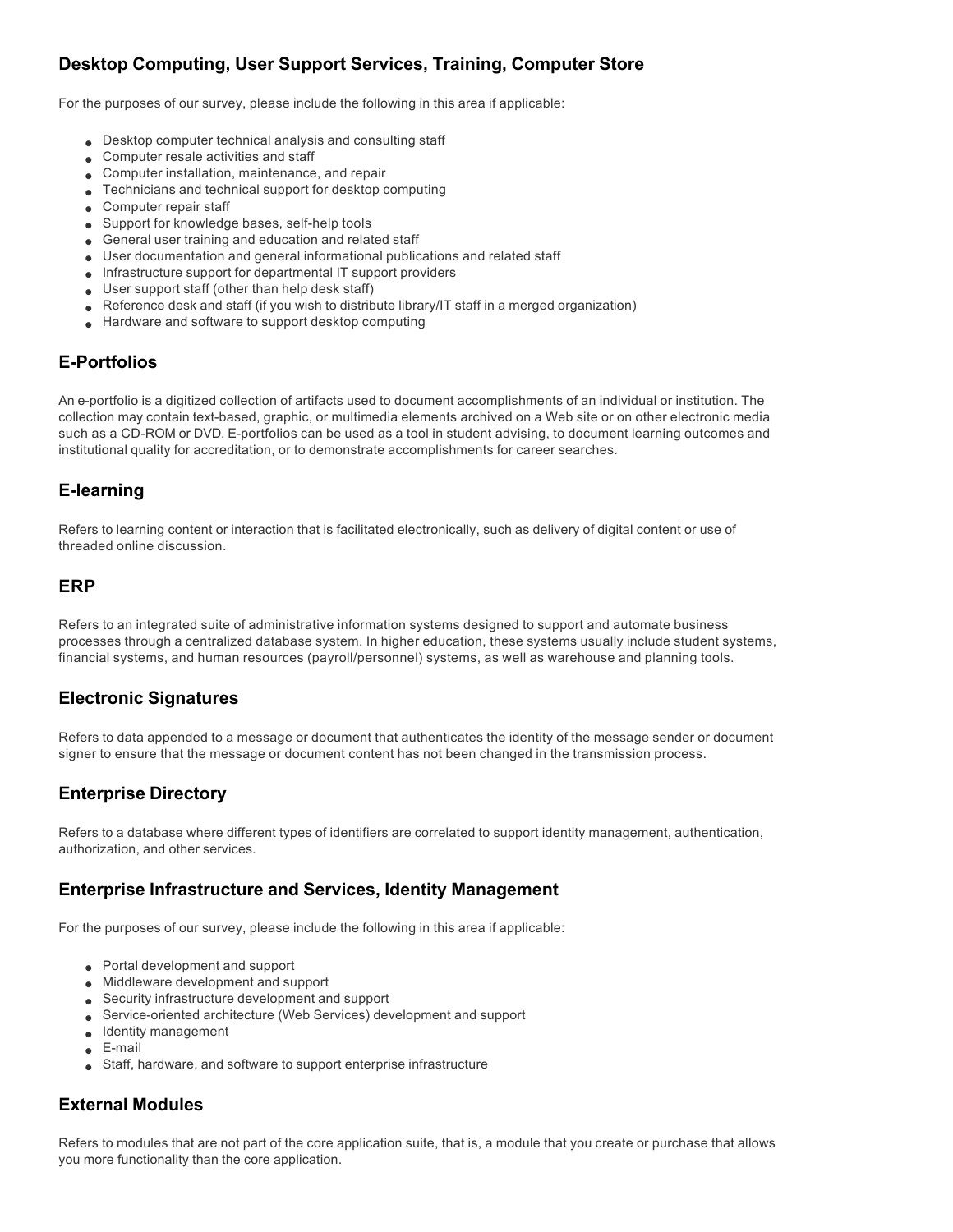# **FTE**

Refers to full-time-equivalent personnel, not number of individuals employed. For the purposes of our survey, please calculate FTE based on a 40hour work week over the course of the full FY (or approximately 2,000 hours per year). For student FTE, a simple formula for calculating total FTE might be to take the number of students employed times the number of hours per week they work times the number of weeks a year they work and divide that total by 2000. The total FTE number derived can then be distributed across the thirteen functional areas listed in Question 5 of Section 1.

# **Firewalls**

Refers to a set of related programs and policies that protects the resources of a private network from users on other networks. A firewall can also control what outside resources users of the private network can access.

# **Help Desk**

For the purposes of our survey, please include the following in this area if applicable:

- $\bullet$  Walk-in support for students, faculty, and staff
- $\bullet$  Call-in support for students, faculty, and staff
- $\bullet$  Call centers
- $\bullet$  Support for knowledge bases, self-help tools
- **s** Specialized support centers
- $\bullet$  Help desk staff

# **Hybrid Course**

Refers to a course in which part of the course is delivered online and part is delivered in face-to-face class meetings. Hybrid courses typically reduce the number of days of face-to-face class meetings (for example, from three to two meetings).

# **IPEDS**

The Integrated Postsecondary Education Data Systems (IPEDS) is a single, comprehensive, data collection program designed to capture data for the National Center for Education Statistics (NCES) for all U.S. institutions and educational organizations whose primary purpose is to provide postsecondary education. IPEDS collects institution-level data in such areas as enrollments, program completions, faculty staff, and finances. IPEDS data reporting requires the extensive effort of a variety of offices on any campus, and this is the "official" information the college or university stands behind, used by the federal government.

# **IPTV (Internet Protocol Television)**

Refers to a system where a digital television service is delivered to subscribing consumers using the Internet Protocol over a broadband connection.

# **Information Literacy Requirement**

Refers to a requirement to prove the student knows how to find relevant information resources online, but also can evaluate the quality of the resource, use technology appropriately for search, categorization, retrieval, and analysis, as well as understand the ethics associated with the use of intellectual property.

# **Information Technology Policy**

For the purposes of our survey, please include the following in this area if applicable:

- $\bullet$  IT policy development, dissemination, and education
- **Information usage/management policy development and education**
- $\bullet$  Interpretation of current policy related to specific issues, situations, and incidents
- <sup>l</sup> Coordinating response to incidents of inappropriate use of information or information technology
- Policy staff

# **Information Technology Security**

For the purposes of our survey, please include the following in this area if applicable: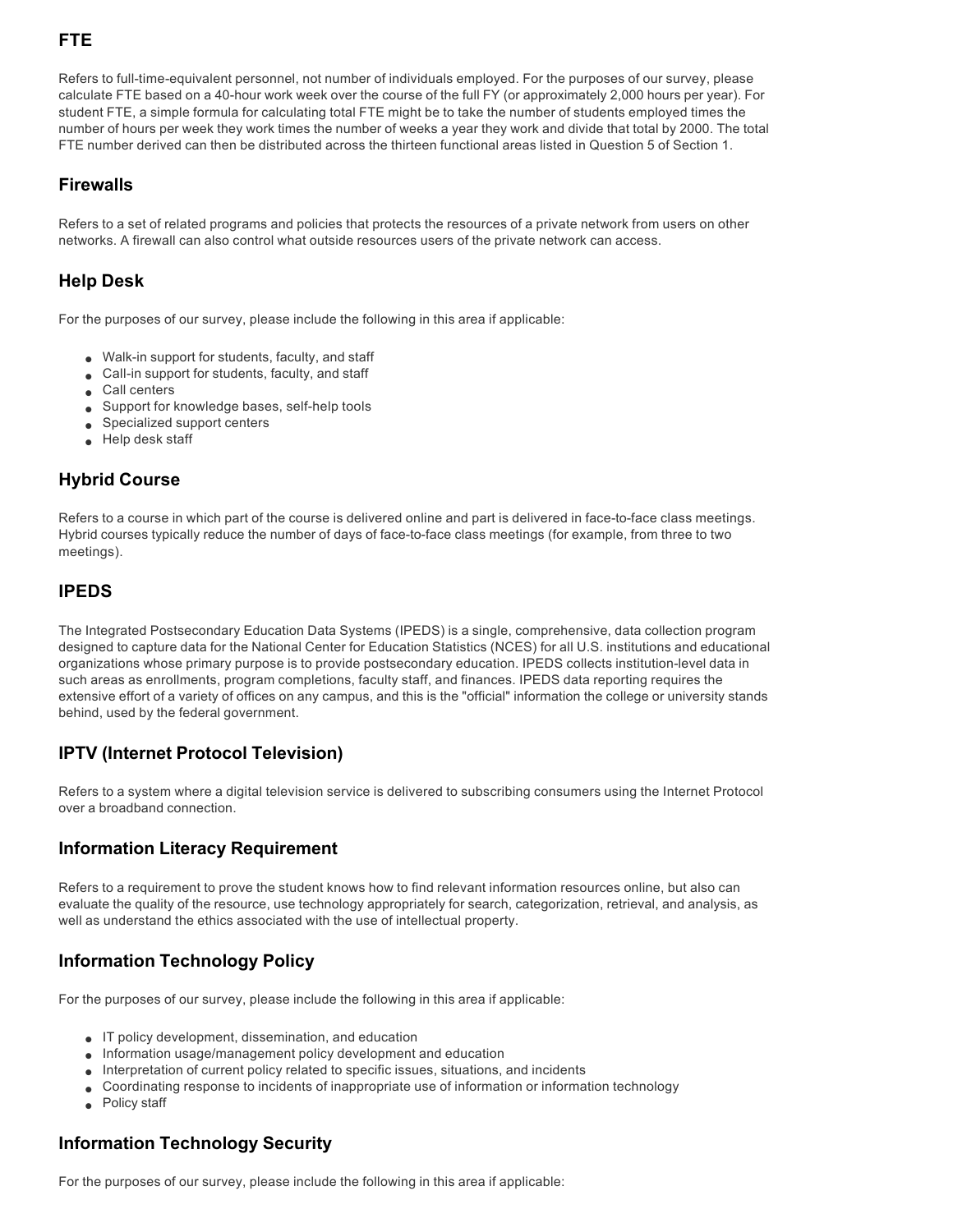- **.** Vulnerability analysis
- **Security planning and design and implementation**
- Security policy and process development
- **J** User education and guidance programs
- $\bullet$  Incident response
- **Security administration staff**

# **Instructional Technology, Multimedia Services, Student Computing**

For the purposes of our survey, please include the following in this area if applicable:

- <sup>l</sup> Classroom technology (physical renovation and maintenance; provision of fixed and mobile technology)
- Course management systems (homegrown or purchased)
- **Specialized training and support for faculty**
- **Specialized training and support for students**
- **Instructional support staff (including technologists and designers)**
- $\bullet$  Multimedia services (support for audio, video, graphics, and so forth)
- $\bullet$  TV, broadcasting
- $\bullet$  Public student lab support
- Teaching and technology center staff

#### **Interactive Learning**

Refers to learning environments that involve interaction between the student and (a) faculty, (b) other students, or (c) resources. Interactive learning can involve Q&A, simulations, games, role playing, experimentation, and so forth.

# **Learning Objects**

Refers to reusable digital learning material, such as a simulation, data set, or glossary. Learning objects include metadata, which allows them to be categorized and searched.

# **Library / IT Staff**

If your campus IT organization has merged with the campus library, please include in your staff count only the library FTE personnel who perform IT-related functions. Do not include library FTE who support traditional library functions that do not relate to technology. You may distribute your library/IT FTE among the thirteen functional areas listed or you may enter the total FTE for this category of staff in the "other" category and describe them as "library/IT staff." If your IT organization has not merged with the library but you have staff supporting library systems, please include these staff in your count for Administrative / Enterprise Information Systems.

#### **Net Revenue**

Refers to revenue remaining after accounting for expenditures for products and the cost of doing business.

# **Network Infrastructure and Services**

For the purposes of our survey, please include the following in this area if applicable:

- <sup>l</sup> Wire and cable infrastructure for data and video networks
- $\bullet$  Campus data network
- $\bullet$  Remote access (modem pools, ISP)
- **.** Commodity Internet
- $\bullet$  High-performance research network (e.g., Abilene)
- $\bullet$  Video network
- **.** Converged network
- $\bullet$  Wireless network
- **Staff, hardware, and software for network infrastructure**

# **Operating Appropriation**

Refers to the allocation to the central IT organization from the campus operating budget that is generally used to cover all noncapital IT operations costs such as staff compensation and benefits, operating expenses, equipment (including maintenance and repair), software licenses, and so forth.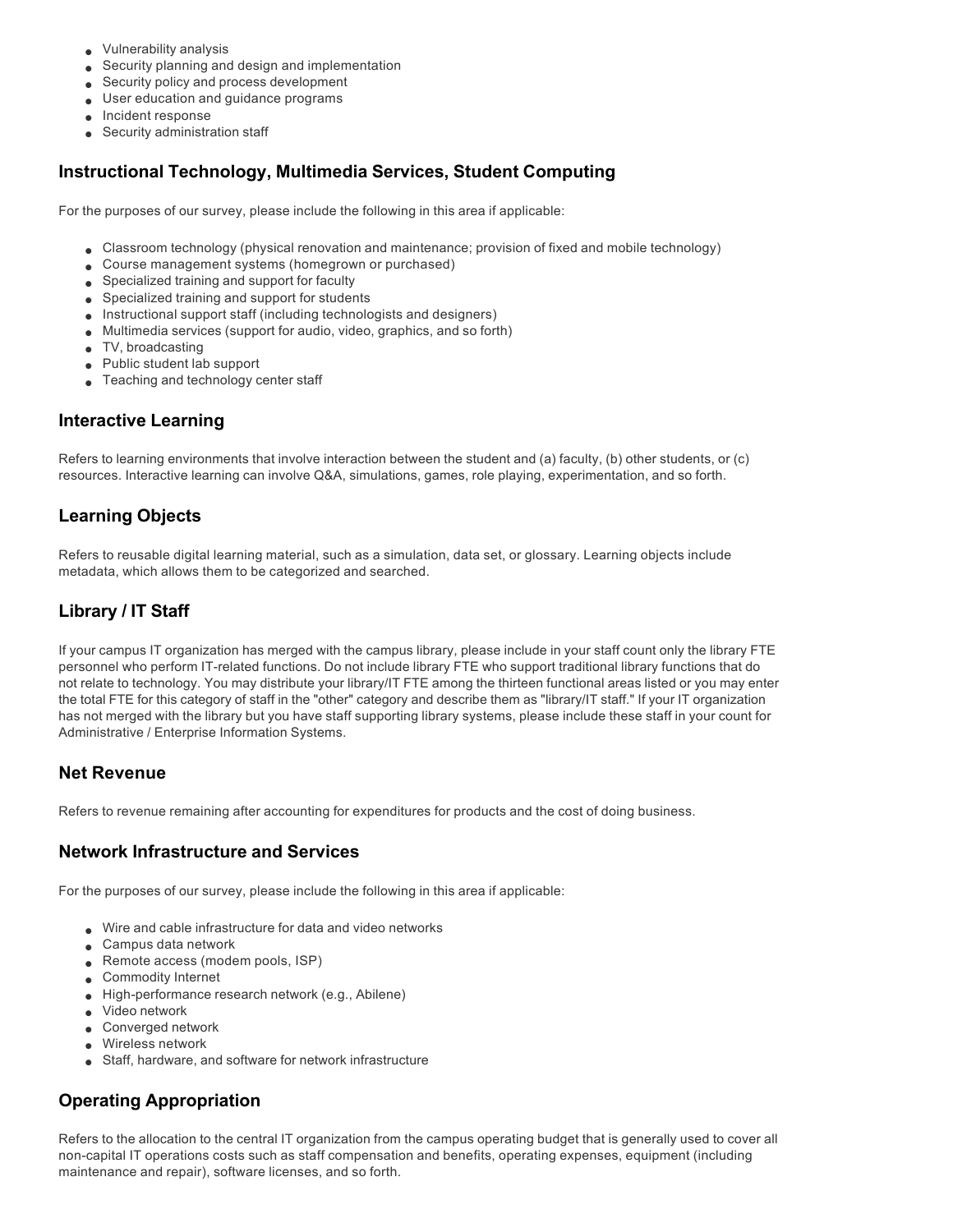# **Operations, Data Center, Print / Copier Services, Mailroom**

For the purposes of our survey, please include the following in this area if applicable:

- Systems administration and operation
- $\bullet$  System backups
- Data center environmental support systems such as HVAC, UPS and backup power supply, and systems monitor
- $\bullet$  Print services
- **Copier services**
- **Mail room services**
- Staff, hardware, and software affiliated with these functions

# **Outsource or ASP**

Outsource in this context refers to contracting with an external entity or vendor to provide IT services or infrastructure that you might otherwise have employed your IT staff to perform. It does not refer to an arrangement with another part of your institution or with a system office. ASP refers to an arrangement with an application service provider to provide services remotely using high-speed private networks. A common example is a Web site that other Web sites use for accepting payment by credit card as part of their online ordering systems.

#### **PKI**

Public Key Infrastructure refers to a system of public key encryption using digital certificates from Certificate Authorities and other registration authorities that verify and authenticate the validity of each party involved in an electronic transaction.

# **Portal**

Refers to an approach to an institution's Web site that aims to leverage investments in enterprise information systems, data warehouses, and infrastructure by providing a seamless and easy-to-navigate Web interface to an integrated set of information services for various campus constituents.

# **Research Computing, Academic Computing**

For the purposes of our survey, please include the following in this area if applicable:

- Research computing hardware and software
- Research computing cycles from remote sites
- Staff for research computing consulting and technical assistance
- Academic hardware and software that does not relate to instruction
- **Discipline-specific applications development, programming, and support not related to instruction**
- **e** General statistical support

# **Shaping**

"Shaping" bandwidth utilization refers to adjusting parameters on the campus Internet connection to limit use through various means, such as type of connection, location of connection, direction of traffic, time of day, or other specific characteristics.

# **Smart Cards**

Refers to a small electronic device about the size of a credit card that contains electronic memory, and possibly an embedded integrated circuit. Smart Cards are used for a variety of purposes, including storing information, storing digital cash, and providing a means to access computer networks.

# **Staff**

Refers to all staff employed by the central IT organization, including clerical, technical, and management staff and limited-term or temporary employees. For the purposes of our survey, if your campus contracted with a vendor or external organization to provide all or nearly all IT services during that period, including all IT staff on site, please count the employees of the outsourcer as staff rather than contractors. If your IT organization has merged with the library, please include in your staff count only the library FTE personnel who perform IT-related functions (see Library/IT Staff).